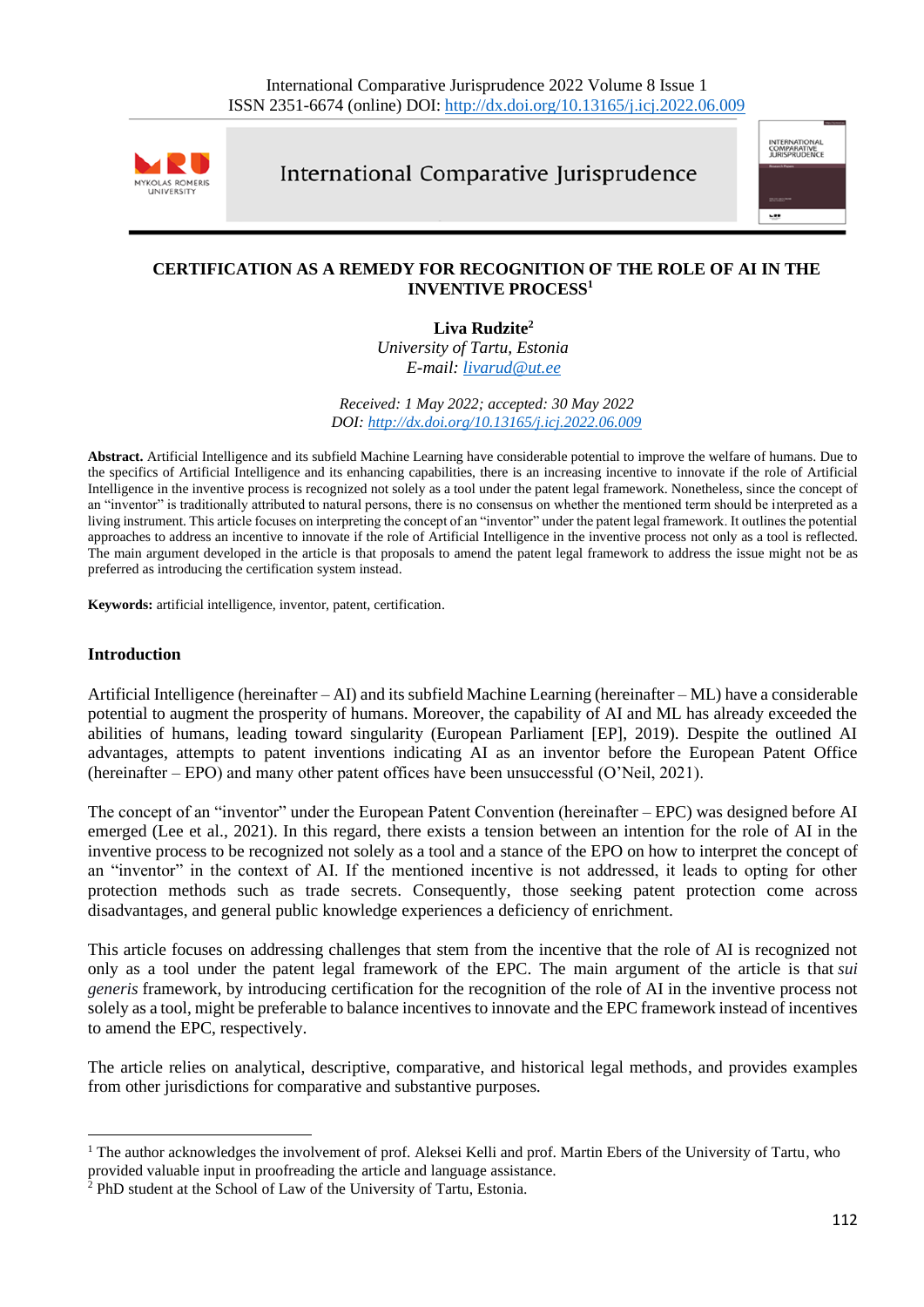Scientific literature, primary and secondary legal sources, and case law are referred to evaluate the main argument of the article. Within four sections and sub-sections, aspects of ML and its role in the inventive process, the concept of an "inventor" under the patent legal framework of the EPC, and an incentive to innovate are analyzed. The fifth section focuses on the solutions to address the role of AI in the inventive process, including also a preliminary overview of certification as a remedy for recognizing the role of AI in the inventive process.

The scope of the article is limited to the analysis of patent law within the framework of the EPC. Therefore, considerations on the issues outlined in the article outside the jurisdiction of the EPC beyond comparative purposes exceed the respective framework.

# **1. Machine Learning and its role in the inventive process**

AI and one of its fields, ML, focus on capacitating computers to learn identifying patterns of data, constructing explaining models (mathematical algorithms), and conducting predictions without specifically programmed instructions. Self-learning should be distinguished from self-improvement exceeding human intelligence or singularity (Maini & Sabri, 2017, pp. 9–11). Due to the capacity of ML to generalize and process large amounts of different types of data, it has various applications, including drug discovery (Feldmann & Bajorath, 2020, pp. 1–2), and considerable potential in improving human welfare (European Commission Directorate-General for Communications Networks, Content and Technology, 2020, p. 35).

AI can be divided into narrow or weak intelligence, which refers to the limited task or simulated thinking, and general or strong intelligence, which describes the ability to perform any task that a human can accomplish, including learning, decision-making under uncertainty, and reprogramming itself (Maini & Sabri, 2017, pp. 9– 11). Narrow intelligence currently dominates; namely, many applications are created to automate tasks by making computers produce the output from the input or raw data (Sevahula et al., 2020).

ML algorithms (models) range from simple linear regression to complex, such as artificial neural networks. Depending on the type of ML model and the desired outcome, learning methods vary from trivial to sophisticated, such as deep learning (Sevahula et al., 2020).

The developmental process of AI can be divided into stages: 1) formulation of a problem to be solved by applying computation; 2) design of an algorithm, which also comprises the identification of key features (terminals, functions, fitness measure, termination criterion, and result designation) or elements based on which the algorithm should be built; 3) introduction of controlling parameters to measure the accuracy of the output (Koza et al., 2003, p. 10); 4) translation of the algorithm into a programming language; 5) preparation of input and testing data (standardization, normalization); 6) model execution; 7) output verification and application (Kim, 2020, p. 449); and 8) model usage.

It must be outlined that problem formulation is not necessarily a decisive factor in algorithm building, since there can be no issue to be solved at all. For instance, in the DABUS case (Carlson, 2020), the created algorithm provided random outputs based not on the ideas previously conceived by humans but on the programmed general knowledge about the world. Namely, initially deciding whether the generated output can be useful in the real world based on learned knowledge and afterward potentially combining with other revelations.

Nonetheless, no *consensus* exists on the borderline between humans and the role of AI in the inventive process. Namely, there is a stand that a human is always behind all processes related to AI, including building and adjusting a model, choosing relevant data that, simultaneously, involves the direction of a model (stipulating the problem to be solved), predicting the output of inserted randomness, and others. In this regard, AI is solely an automated tool for humans because all AI activities derive from a direction pre-set by humans (Kim et al., 2022).

Conversely, there is a view that models like DABUS, with an architecture of multiple neural network models, allow: 1) not only associate but to generate new patterns; 2) adapt to a variety of scenarios without additional input from humans; and 3) perform self-assembly. Therefore, the model cannot be deemed purely human-made to solve a problem (*Thaler v. Commissioner of Patents*, 2021, para. 37, 41). Consequently, the stand on the role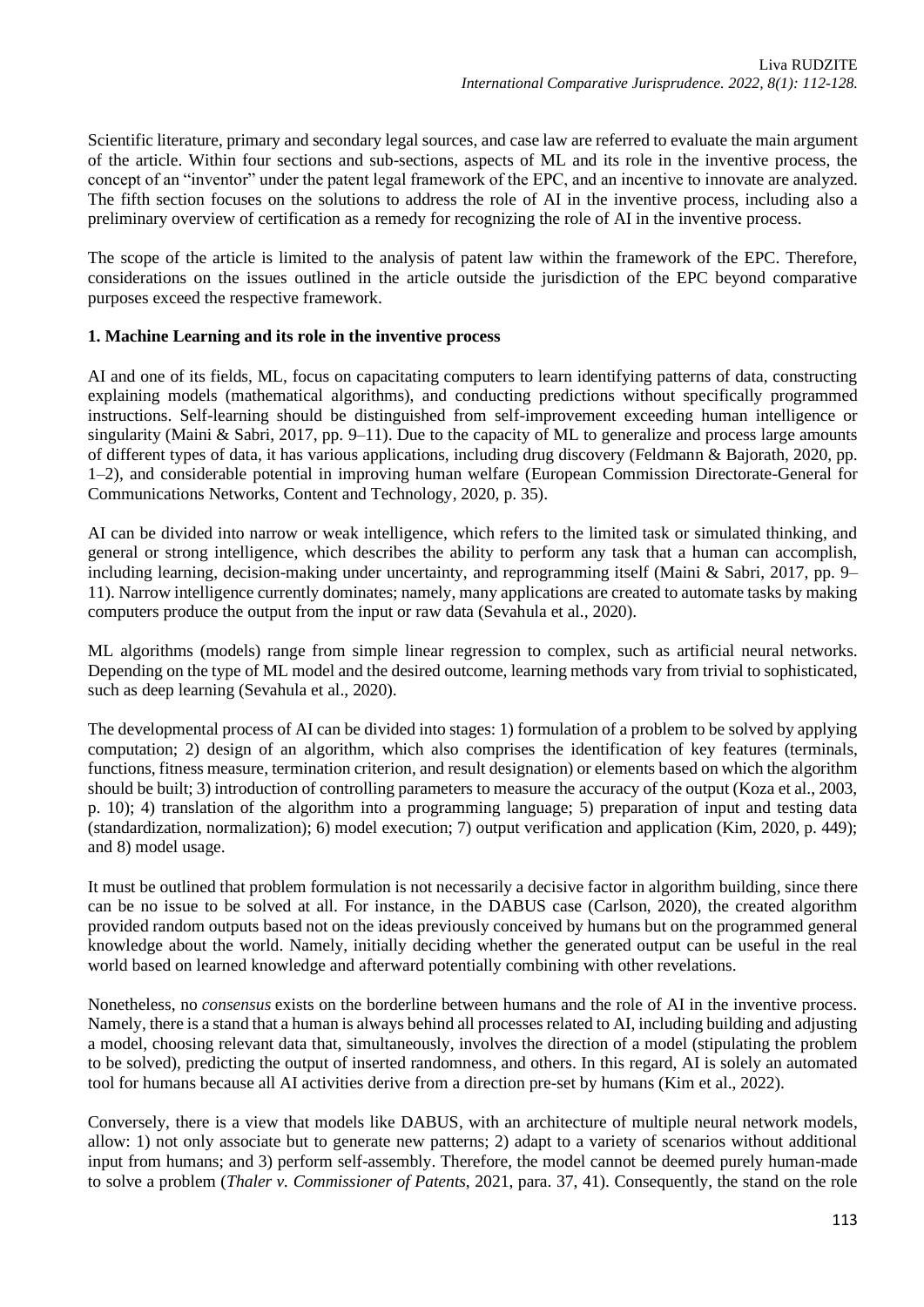of AI in the inventive process depends not only on its technical capabilities to act partially or fully autonomously but also on a cognitive position taken on the respective matters (Kim et al., 2022, p. 26).

It can be agreed that since AI and ML do not have built-in functionality and need human assistance, the term "AI Autonomously Generated Inventions" is unfounded for describing the role of AI in the inventive process (European Commission Directorate-General for Communications Networks, Content and Technology, 2020, p. 100). Hence, the proposed term "AI-assisted output" can be accepted to describe cases when AI is applied only as a tool (p. 9). Additionally, the term "AI collaborated/contributed output" could also be used to define situations when the role of AI in the inventive process, not solely as a tool, would be deemed recognized. The respective situations will be discussed in the following chapters.

# **2. The concept of an "inventor" under the patent legal framework of the EPC**

### **2.1. General overview**

Article 62, in conjunction with Article 81 of the EPC (European Patent Office [EPO], 1973), foresees that the inventor and the applicant should be mentioned before the EPO. The inventor must be stated in the application according to the EPC and not under national regulation or case law (Muir et al., 1999, pp. 187).

Furthermore, pursuant to Rule  $41(2)(c)$  of the Implementing Regulations to the EPC (2020; hereinafter – Implementing Regulations), the applicant of the patent must be mentioned, and this can be both a natural and a legal person as well as bodies equivalent to legal persons under the law governing them. Rule 41(2)(j) of the Implementing Regulations also requires the designation of the inventor in the application if the applicant is also the inventor.

Rule 19 of the Implementing Regulations refers to the name, surname, country, and place of residence of an inventor. Additionally, Rule 20(1) of the Implementing Regulations allows an inventor to waive the rights to be mentioned as an inventor and to inform the EPO. Subsequently, that means excluding it from the inspection under Rule 128 Paragraph 4 according to Rule 144(c) of the Implementing Regulations. According to Rule 60(1), Rule 163(1) and (6) of the Implementing Regulations, non-compliance with Rule 19 can lead to the refusal of the application.

Article 60(3) of the EPC stipulates that the applicant is automatically deemed entitled to exercise the right to a patent (CARDIAC/Correction of mistake, 1997, para 38). Nonetheless, Article 80(c) of the EPC requires that the applicant is identified even by name (WARHEIT/Identity of applicant, 1987, para 40).

It should be noted that the concept of an invention is intrinsically linked with the concept of an inventor. It is outlined that the legal meaning of an "inventor" is not only recognition of a creator of an invention but also possession of the rights to invention and entitlement to execute deriving rights (EPO, 2021). In other words, the inventive right provides the right of an inventor that contains: 1) rights to patent as the economic right (ownership); 2) rights to be called an "inventor" as the personal right. The inventive right originates not from the applicant of the invention but from the inventor as a person (Haedicke & Timmann, 2014).

Furthermore, under Article 60(1) of the EPC, an inventor and owner can only be one or multiple natural persons that have created the invention, not a company. The EPO in the so-called DABUS case (EPO, 2020; 2022; Boards of Appeal of the European Patent Office [EPO BA], 2021), where AI was indicated as an inventor in the patent application, stated that only a human being could be considered an inventor in the scope of Article 60 of the EPC. Nevertheless, the succession of rights is possible, requiring the inventor to transfer the respective rights by disposal (Haedicke & Timmann, 2014, p. 244).

The right to a patent rises from the creation process of the invention that a patent application recognizes. Inventing requires a physical process, not a legal transaction. Namely, the assignment of an agent, intent without physical, personal labor, does not embody physical action in the sense of the invention. In this regard, a person that lacks legal competence can also invent. Thus, an intellectual, inventive process is the main precondition that enables an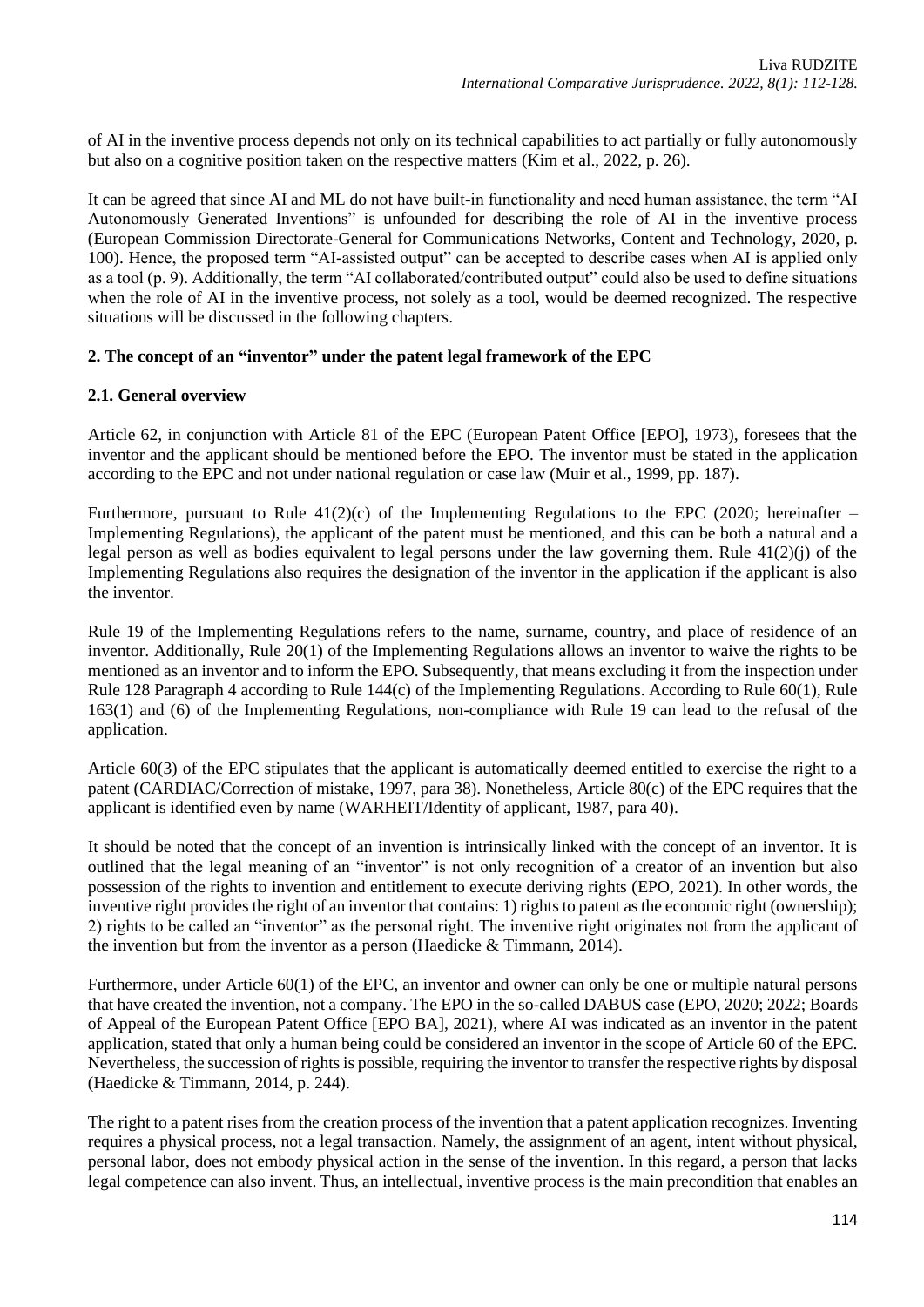inventor right. The right of an inventor also requires technical usability or completion of the invention and official public announcement (Haedicke & Timmann, 2014, pp. 244–245).

Another aspect is that the personal rights of an inventor are much less personal and, subsequently, transferable than copyright law. Nonetheless, Article 62 of the EPC stipulates that the rights to be declared as an inventor are strictly in-transferable, or personal. Furthermore, the right to invention arises as soon as a person generates the invention, irrespective of patentability. In contrast, the right to a patent is accorded to an inventor or its legal successor, allowing an application of a registered right to a patent (Haedicke & Timmann, 2014, pp. 246–247).

Furthermore, economic rights or the right to own a patent guarantee the commercial exploitation of an invention and exclude others from the utilization of the invention. The economic value of an invention is identified by: 1) a desire to realize the value by the holder of rights; 2) the ability to realize the value by the holder of rights; 3) the desire to pay for the value by others. In this regard, control over the product by the owner should also be recognized by others.

# **2.2. Co-inventorship**

Co-inventorship requires: 1) an intellectual contribution (identification of a new, non-obvious technical aspect) – support for only physical, construction, and financial activities does not qualify as an intellectual contribution; 2) resulting in individualistic creative contribution – "creativity" is viewed as an activity and a degree of intellectual participation that corresponds to the average capability of a person skilled in the art assessed interrelated to the invented concept, in turn, "individualistic" corresponds to independency that should exceed pure assistance or implementation of activities that are attributed to the specified instructions; 3) to resolve a particular technical issue (in this regard, personal thoughts of novel solutions for a technical problem are relevant to determine "individualistic creativity" or impact on the result – this may also encompass the prevention of errors); 4) commonly (whether, objectively, co-inventorship can be identified as related to the same subject matter) (Haedicke & Timmann, 2014, pp. 248–251).

Similar to single inventorship, joint inventorship also gives rise to both personal and property rights. Each inventor enjoys non-transferable personal rights to be called a co-inventor. Property rights or rights to a patent are owned collectively (Haedicke & Timmann, 2014, p. 252).

Furthermore, property rights can be assigned in whole as a derivative. An example is the derivative acquisition of property rights in employment relationships. Therefore, only property rights but not personal rights can be transferred in the case of co-inventorship and owned commonly by shares based on the significance of the respective, individualized contribution (Haedicke & Timmann, 2014, pp. 252–253).

As it derives from the aforementioned, the concept of an "inventor" under the EPC is intrinsically linked with the underlying philosophy of elements that identify products as intellectual. It appears that, under the EPC, only a natural person is deemed an inventor. Thus, the respective aspects should be analyzed for a comprehensive understanding of the position.

# **2.3. Notion of an inventor as only a natural person under the EPC**

# **2.3.1. Elements that identify intellectual products**

From the travaux préparatoires of Article 60 EPC (1973, pp. 43, 108–110, 114–116), it can be deduced that under the EPC, the concept of only the physical person as an inventor was designed with an autonomous meaning or regardless of the respective interpretation under the national law. The notion was that only a natural person conceives an invention. Nonetheless, there was an intervention by France to also incorporate the legal person as an inventor. The substantiation was based on its respective national case law which foresaw that, after establishment, a corporation becomes an inventor. Discussions resulted in an exception for inventions developed during employment and reference to the national law. It was also accepted that the respective employee who created an invention is only entitled to moral rights.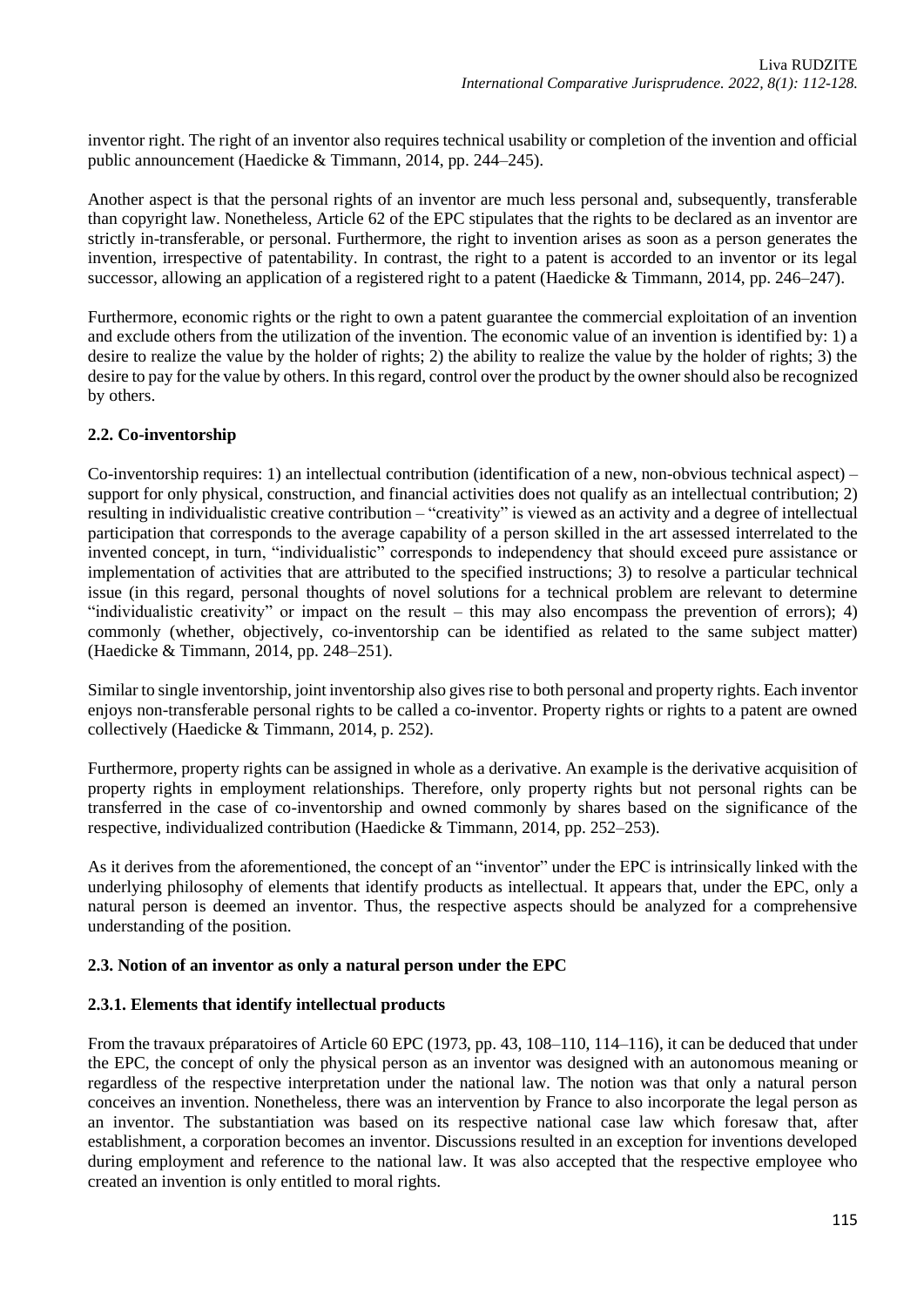The travaux préparatoires of Article 81 EPC (1973, p. 32) affirms the notion of the intellectual creation by an inventor. The emphasis is on the role of an inventor and the illegitimacy of profiting from the usurpation of an extraneous invention.

Generally, intellectual products may be identified based on elements: 1) an objectively observable form (visual or otherwise expressive, intangible teaching format). An idea without a concrete form of expression cannot be classified as an intellectual product; 2) properties apart from a form of expression of a product that distinguishes it from other creations. Namely, for the product to be conceived intellectually, the evaluation is made based on – a) qualities of the form of expression; b) intentions of respective creators towards the product as intellectual; c) the perception by the society; and 3) one or multiple human beings to whom the existence of the mentioned elements could be attributed (excluding non-natural actors as machine and animals). No intellectual product could be conceived in the absence of a human element. In this sense, incapacitated natural persons could create intellectual products (Pila & Torremans, 2019, pp. 69–73).

It should be noted that the mentioned criterion could create internal tension. Namely, the second element attributes the product as intellectual also based on the intention of the creator to make something of an intellectual nature. Simultaneously, the third criterion imputes the element of the intellect also to the incapacitated natural persons regardless of the cause of their incapacity (infancy, mental disorder, or other). Thus, depending on its nature, incapacity may wholly or partially deprive a person of the ability of the consciousness of their activities. It also comprises intentions behind the activities of a person, including the incentive to make intellectual products.

Furthermore, as was outlined, non-human actors cannot be perceived as intellectual creators either because of the presence or the absence of direction by a human (Pila & Torremans, 2019, p. 72). In this aspect, it can be deemed that the so-called "human creative consciousness" could similarly result from directions and teaching by other human beings (parents, teachers), external environment, and genetic material. Thus, creations by humans may not necessarily be said to be purely the product of their intellect without any external or internally inherited guidance. In this regard, the interconnection between the mentioned second criterion that defines the intellectual product and the third aspect that refers only to humans regarding products of intellect is blurred.

Hence, it can be concluded that the understanding of an intellectual product under the EPC is not necessarily linked with the incentive to innovate (the second criterion of elements of intellectual products outlined previously), but rather to the involvement of intellectual labor by one or multiple actors. In other words, the EPC *expressis verbis* does not require that the invention should be original. For the explanation of the argument, a parallel could be drawn to the stance towards copyright protection. Namely, creating work is an arduous process where the prevailing is not necessarily an initial concept but whether the intellect conceives something by a particular creation (Eco, 1986). In that regard, a pure execution solely does not necessarily embody an original idea since it can only be a mechanical repetition process. In terms of conception, decisive is the action in the human mind that results in an outcome, not the resulting idea that cannot be supported (Shemtov, 2019, pp. 20). Therefore, the execution could follow the idea and *vice versa*.

As it appears, only an overview of elements that identify intellectual products does not provide clarity of attribution of intellectual products solely to a natural person under the EPC. Thus, for a more comprehensive understanding of the position of an inventor as only a natural person under the EPC, the underlying philosophical concepts of intellectual products should be analyzed.

# **2.3.2. Philosophical concepts of intellectual products**

#### **2.3.2.1. Labor theory**

Previous considerations also emphasize that the EPC legal framework is based on the Lockean Labor theory (Article 60 E Travaux Préparatoires, 1973; Mueller, 2020). This theory supports the attribution of natural property rights of previously unowned or common resources to a person who labors upon those resources in a proportionate amount so that it does not deprive others of similar rights (Locke, 1980). Hence, it constitutes the possession of a labored property as a reward for the efforts of a person but does not support monopoly rights. Patents for non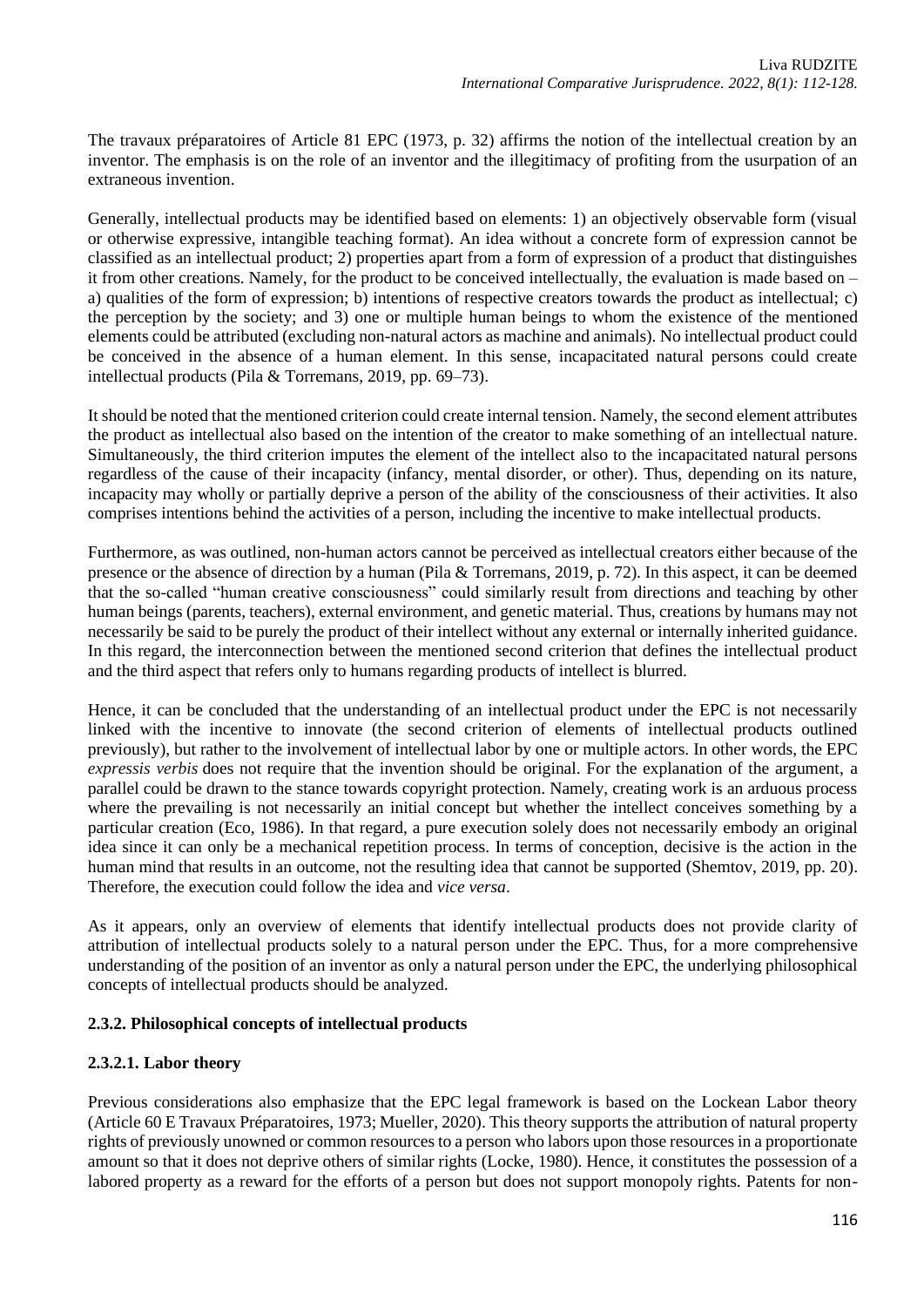naturally occurring genetic data such as gene sequences could serve as examples (*Association for Molecular Pathology v. Myriad Genetics*, 2013). It can be concluded that Lockean theory only supports reward for personal labor, not reward for the labor that, in reality, was made by others.

The EPC does not reward a pure idea without execution since it has adopted the labor theory literarily. Namely, for the EPC framework, whether an idea or execution was first is indifferent as long as the invention fulfills the patentability criteria. It can be approved, for instance, in cases of patents for the second medical use where the first is the initial medical use, after which only comes an idea of the second medicinal use (*AP-1 complex, SALK INSTITUTE*, 2004).

At the same time, the EPC also stands toward the reward of personal labor, either solely or collectively. Nonetheless, the EPC, in the sense of the right to be called an inventor, does not account for who performed a pure execution but who had some role in a creative concept. Simultaneously, the EPC does not exclude that a creative concept could result from a team effort, and it may be a set of random interrelated factors that leads toward the final idea.

In terms of involved labor, it pertains to inventions involving AI in the sense that humans are always behind the AI since it was a human or a team who programmed the set of steps which the algorithm follows, reads, interprets the results, and applies them (Shemtov, 2019, p. 35). This statement can be supported only partially. Namely, as was outlined before, the EPC approved only true and personal labor, or solo or co-inventorship, respectively. In regard to co-inventorship, there is no requirement that all co-inventors should equally conceptualize the creative concept or have an identical consciousness of their idea at the moment of the ultimate invention. It may be so that one idea leads towards another that eventually leads to the result. For example, it might be that the first actor does not even have the same awareness of the impact of an idea as the second, who uses the borrowed idea and manipulates it towards the outcome. The same goes for execution, where changes of a small fraction by one actor might lead to a different outcome as initially conceptualized by others. Creative contribution to the ultimate result of all the actors cannot be denied. In the example, co-inventorship might be attributed to all of the actors.

The same goes for inventions created by incapacitated persons. Newborns do not have "built-in" instructions apart from their genetic material. Besides, a child is nurtured by legal guardians, other persons, and the external environment from birth (Rutter, 2006, p. 153). The obstacle that the person might not be aware of what they are doing does not change the fact that they might have created an invention that only others could comprehend, interpret, and apply. In addition, nurture by others *per se* does not automatically and necessarily mean that these persons could have ever created or even conceptualized or come across the same phenomenon as the incapacitated person. A different situation occurs when other persons actively aided in creating a particular invention.

Interestingly, in cases, J 8/20 (*Food container*, 2021), J 9/20 (*Devices and methods for attracting enhanced attention*, 2021) (hereinafter – cases J 8/20 and J 9/20), the EPO refused appeals for the so-called DABUS application. Amongst others, the EPO stipulated that the inventor could only be a person with a legal capacity and that the machine cannot transfer any rights to a human; thus, a human cannot be a successor in title (EPO BA, 2021). Although those decisions are not available yet, there is an ambiguity regarding the amplitude of the meaning of the words "a person with a legal capacity": namely, whether the words should be interpreted narrowly as only excluding non-humans, or even more restrictively – excluding even legally incapacitated humans from inventorship. The narrowest meaning could be revolutionary since, as mentioned above, legal incapacity is hardly related to intellectual creation, even by accident, because legally incapacitated persons can also invent.

Similarly, in the case of AI, although humans are the ones that created the set of instructions, trained and applied the model, this does not necessarily mean that those creators could have ever reached the same outcome. It is undeniable that AI outperforms human capacity in many areas, and it might take numerous years for a human to conduct equal calculations and computations (Kim, 2020). Nevertheless, if the approach that humans in all activities, including inventive processes, are always behind AI is accepted, identical conclusions should then be drawn for creations made by incapacitated persons and in cases of co-inventorship. Namely, the fact that, for instance, the parent that nurtured the child did not create the invention does not necessarily mean that it could not eventually, or even its descendants, achieve the outcome. Analogous is the fact that the author of the initial idea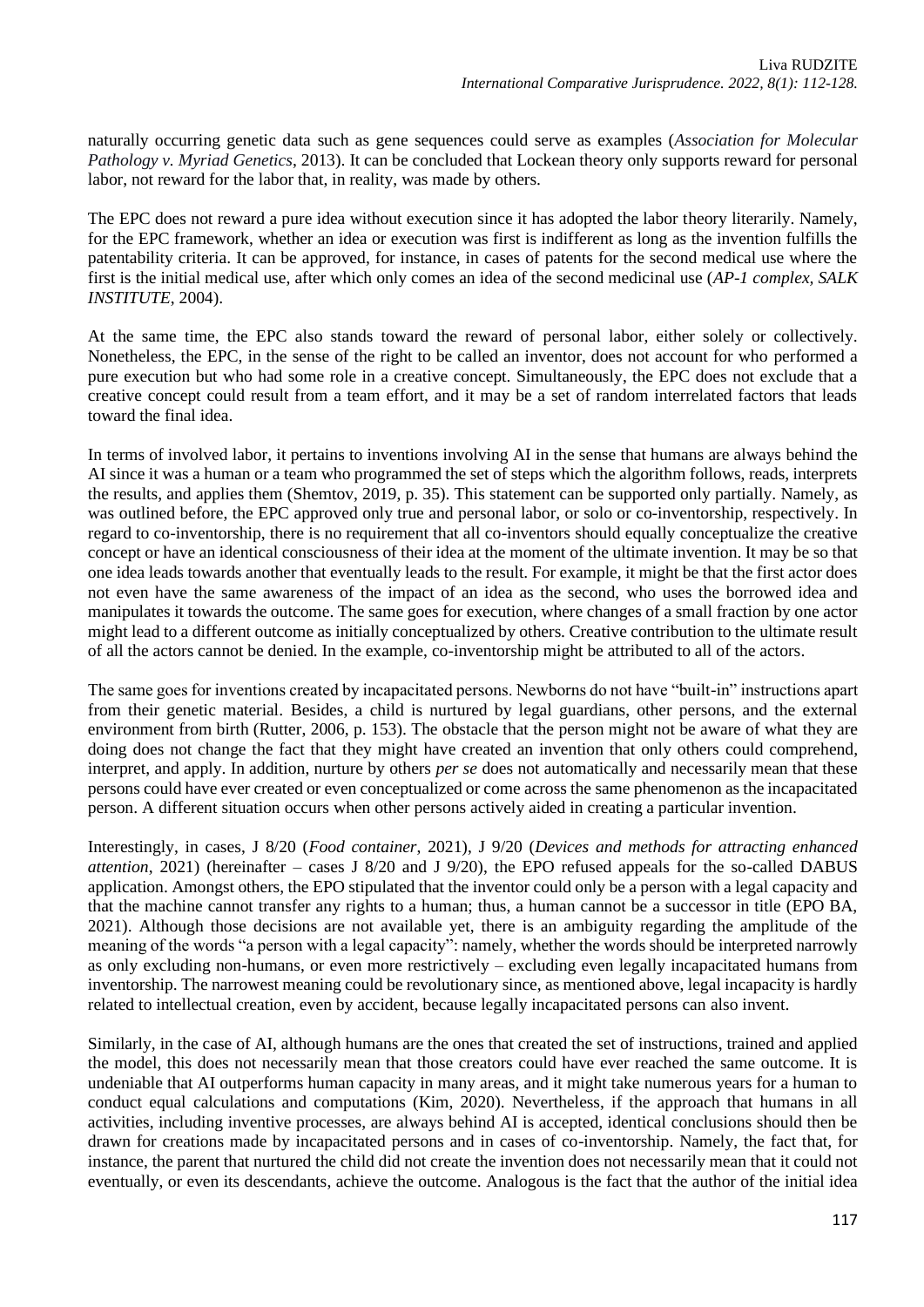did not comprehend "the bigger picture" of the potential of their idea at the time does not mean that the person could not have ultimately reached the same outcome. In this regard, solo inventorship should have been granted to the parents and the author of the initial idea.

However, the EPC legal framework does not support this kind of "usurpation" of the reward, but instead follows the "first-come, first-served" principle. If the person who nurtured AI did not have an idea of all of the ultimate inventive outcomes, the reward for the respective labor, subsequently, *mutatis mutandis*, should not be attributed to said human. For instance, genetic programming is a systematic method that applies an evolutionary approach or a Darwinian theory of natural selection to automatically solve the problem by computer programs (Koza et al., 2003, p. 1). Genetic programming is also used in the field of AI. Nevertheless, a fitness measure (that has to be measured amongst the candidates) does not comprise all the conditions, conscious or unconscious, that may have crossed a human mind (Koza, 2010, p. 273). Hence, considering adaptation to changing external conditions, genetically evolved solutions may encompass features that would never occur to humans (Koza et al., 2003, p. 22).

Another aspect that has been outlined is that humans are always behind the invention, since a human preprogrammed also randomness and because AI *per se* does not have any built-in instructions; therefore, it could not deviate from those programmed by humans (Kim et al., 2022). It should be noted that AI might also display an output by mistake that has not been pre-programmed by a human. The erroneous output could be an invention as well, and could be used as a step towards the ultimate result.

Hence, human labor and consciousness might not be behind the entire conception. It might be perceived that all inventorship might not be referable only to the respective humans, but the role of AI should also be reflected. Otherwise, the EPC legal framework should be re-conceptualized if the labor that cannot be entirely attributed as own could be left unrecognized.

It can be concluded that contrary to tangible property rights, the EPC legal framework stipulates that the invested labor should be rewarded only for twenty years with a possible extension (Article 63). Thereby, the EPC rewards intellectual work with limited ownership despite the actual time that has been involved in creating an invention, even if it exceeds twenty years. That could be the case, for instance, for drug development as was with the treatment for Alzheimer's (Lalli et al., 2021). The EPC does not consider the actual labor put into creating an invention but has incorporated the limited reward time. Hence, the EPC adjustment serves to enrich common general knowledge instead of the proper reward for the involved labor.

# **2.3.2.2. Personality theory and the theory of value-added labor**

According to Personality theory, the justification for the reward of the extension of personality in the form of intellectual creation (Drahos, 2016; Hughes, 1988) would not answer for the balance of the interests since the personality of an inventor is not limited to the short patent protection time.

Analogously, the theory of Value-Added Labor could not justify the EPC legal framework for the reward concept. According to the theory, the efforts of creators that enhance the public good are rewarded by granting intellectual property rights (*mutatis mutandis Mazer v. Stein,* 1954, para. 35). Generally, unlike real estate, intellectual property may grant a benefit to its subject only through its commercial utilization or disposal to another person (Pretanar, 2009). However, the patent owner could use the patent only to deprive others of the utilization of the invention (*mutatis mutandis Continental Paper Bag. v. Eastern Paper Bag,* 1908, para. 424–425). Moreover, the patent information could even be rendered confidential based on the law, as is the case with inventions for defense purposes as foresees the agreement by the member states of the North Atlantic Trade Organization (Agreement for the Mutual Safeguarding, 1960). The principle of secrecy has been subsequently incorporated within the national law, for instance, in Estonia (Patents Act, 1994, Article 18.1), Latvia (Patent Law 2007, Article 11, 69(2)), and Lithuania (Patents Act, 1994, Article 26).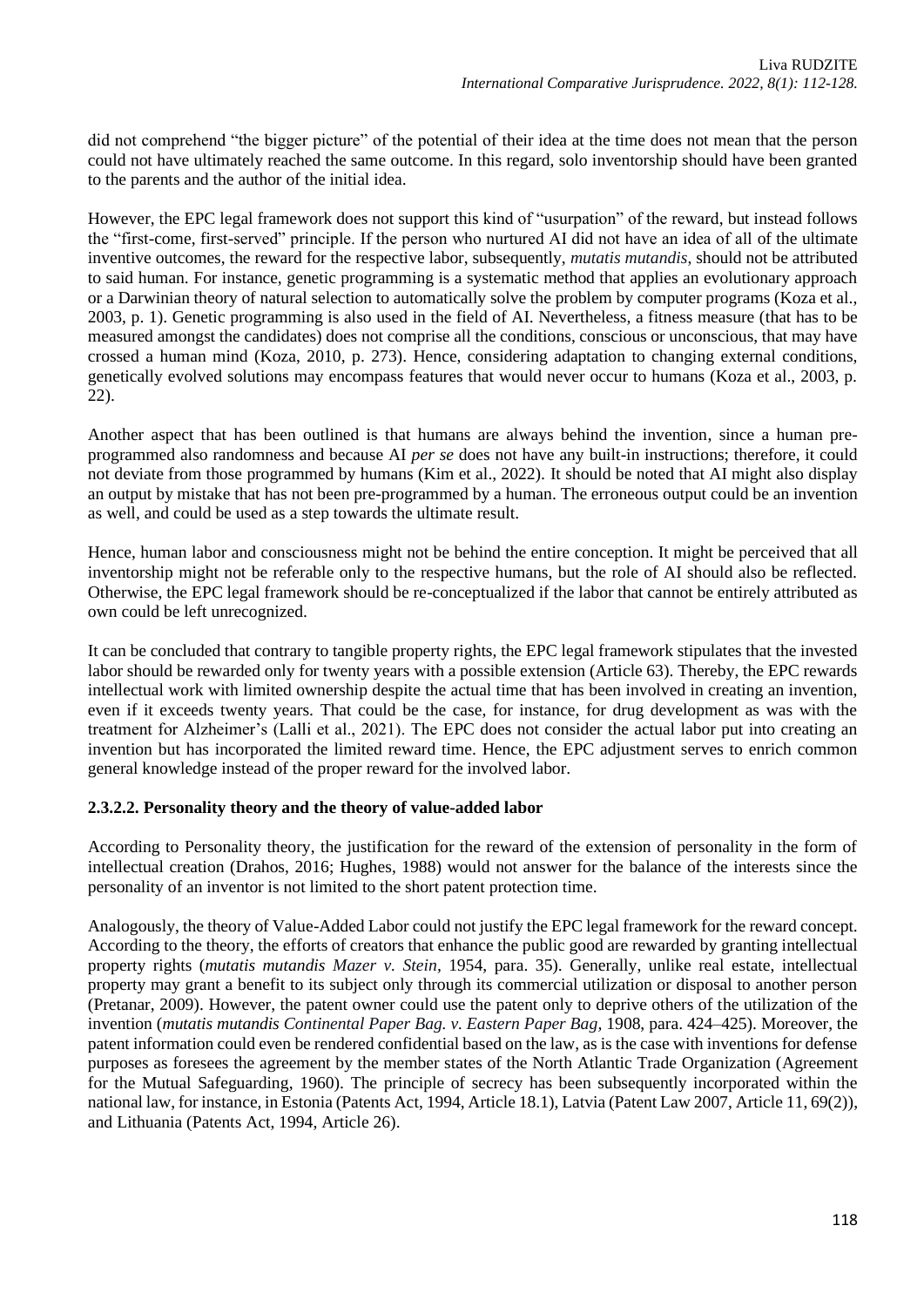# **2.3.2.3. Utilitarian theory**

Furthermore, even the Utilitarian theory that stands toward the maximization of social welfare enshrined in the criteria of industrial application of the invention in the patent context (Pila & Torremans, 2019; Lee et al., 2021) cannot be a justified basis for the EPC patent legal framework. The essence of the theory is that the patent system must be seen in the context of economics and not philosophy (*mutatis mutandis Brenner v. Manson,* 1966, para. 386). It can be argued that the welfare of society cannot be based solely on economic gain without regard to moral and ethical considerations. Being guided solely by economic considerations, especially regarding granting patents for biotechnological inventions, may have severe consequences for human development (Kim, 2020, p. 447). For instance, this was the case with the so-called Onco-mouse patent application (*Transgenic animals/HARVARD*, 2004).

Thus, from the previously explored philosophical concepts, it can be concluded that the philosophical approach *per se* does not justify he right to be called "inventor" under the EPC only for humans. Despite the aforementioned, the DABUS case has outlined that the EPO does not support the attribution of an inventive role to machines due to the lack of their legal capacity. What can be concluded as a result of analyses incorporated within section 3 of this article is that, although the term "legal capacity" entails ambiguity regarding its interpretation, it would seem to be too revolutionary to also exclude from its scope persons that lack legal capacity, such as minors. Although legally incapacitated persons may lack consciousness or understanding of their activities, that does not necessarily mean that these persons cannot invent. In these situations, the inventive role would be attributed to the incapacitated person and not the persons that provided nurture. Analogous observations are also attributed to "coinventorship".

Nevertheless, the EPO has not taken a similar approach regarding recognition of the role of AI in the inventive process, not beyond solely as a tool. Namely, contrary to the position of the inventive role of legally incapacitated persons, the EPO takes a stand that there is always a human behind AI; thus, the role of AI in the inventive process cannot exceed more than just a tool. Hence, it appears that the EPC entails a plurality of aspects defining the concept of an "inventor", seemingly addressing an incentive for innovation of creators.

The understanding of the concept of "inventor" in general also depends on cognitive position (Kim et al., 2022, p. 26). As was outlined, the current stand for an "inventor" under the EPC as only a human lies in the aspect that only humans may have incentives to innovate. Hence, only the role of a human in the inventive process should be recognized. Thereby, considering whether the accepted meaning of an "inventor" under the EPC still addresses the incentive to innovate, it should be determined what constitutes an incentive for innovation and whether the reflection of the role of AI in the inventive process would impact the incentive to innovate.

# **3. An incentive to innovate**

The general stance is that the inventor is the first owner of the invention (Shemtov, 2019, pp. 11). Nonetheless, there exist exceptions within the national jurisdictions; for instance, in the Netherlands (The Dutch Patent Act, 2009), France (Intellectual Property Code, 1994), and Japan (Patent Act, 1959), where the law attributes the first ownership to an employer in the employment relationships. Therefore, jurisdictions without assignment of ownership rights or based on law leave the discretion for the respective employees and employers to agree on whether the first owner of the invention should be an employee instead.

The monopoly theory stipulates that the incentive to innovate stems from the moral and financial reward since the purpose of the patent is to promote scientific development by ensuring the protection of the rights of the inventor and the owner. The mentioned social contract represents the disclosure of the working principles of the invention, promoting scientific development in return for monopoly rights (Carlson, 2020).

Another theory stipulates that the incentive to innovate does not depend on the possibility of obtaining monopoly rights but rather on the chance of gaining any benefit that, in turn, increases competition. It is attributed to the fact that no barriers exist to entering the market to various patent approaches that solve an identical technical problem for inventions involving, for example, natural resources. Thus, the patent framework facilitates fair competition,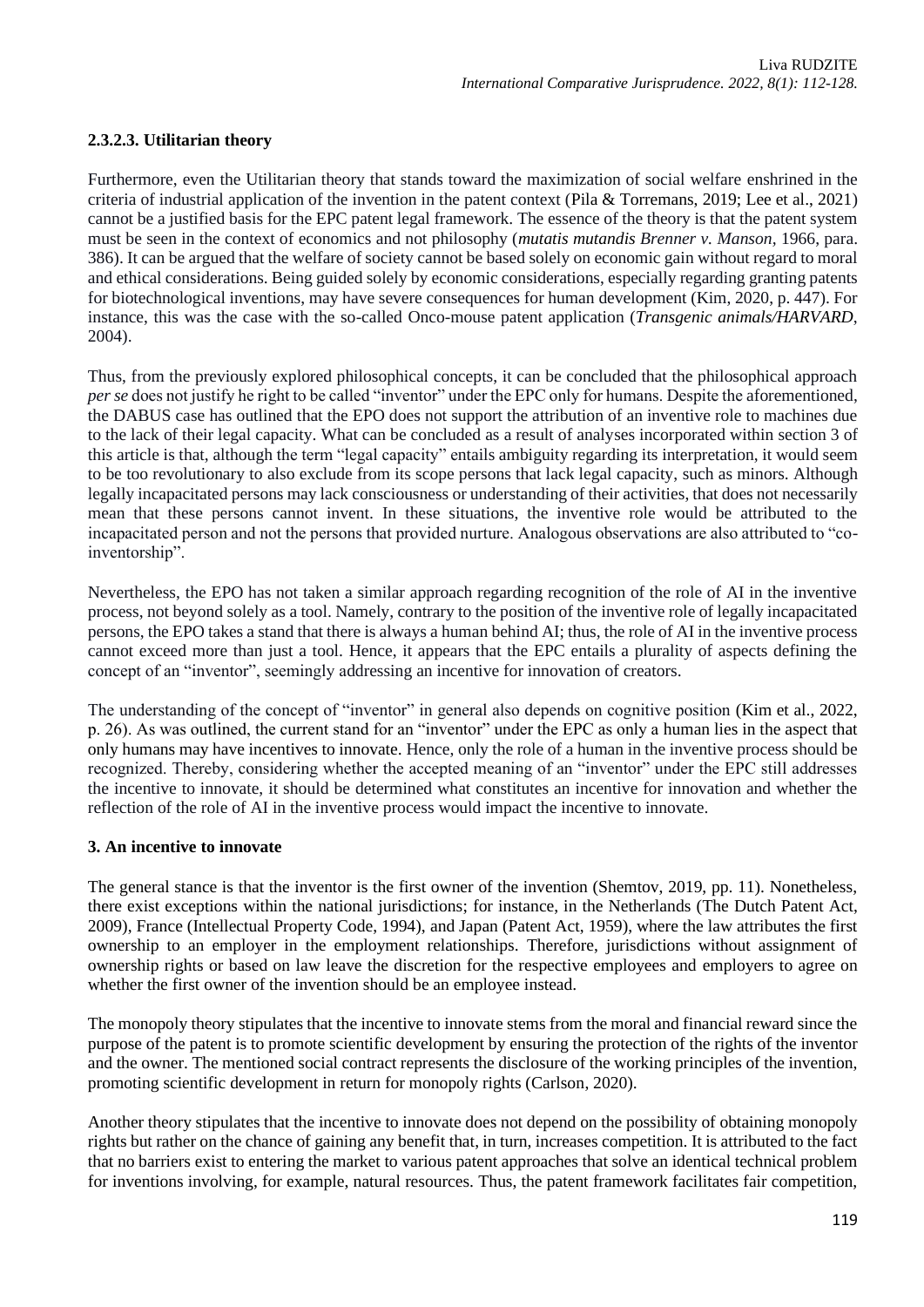not allowing a patent to be granted without personal innovative efforts. In this regard, anyone can be an inventor, not only the one with a monopoly of resources (Pretnar, 2009, pp. 847–851).

There is a stance that recognition of the role of AI in the inventive process would benefit only those with considerable resources constituting monopoly rights (McLaughlin, 2018, p. 26). Nevertheless, an opposing view reflects that due to the involvement of AI, on the contrary, especially in the biotechnology field, the number of researchers has increased (Lee et al., 2021, p. 44). This is also attributed to the reduction of costs for large-scale computation exceeding the amount of genetic data processing which could most efficiently be done by applying deep learning (Ravid, 2018, p. 2241). The mentioned contradicting view could also be supported by the fact that, for instance, the EPC does not limit the number of inventions per actor, actors per invention, or co-existence of similar inventions by multiple actors. Thus, it derives that everyone has an equal opportunity to be an inventor under the EPC. Besides, the EPC does not preclude the *modus operandi* of creating an invention – whether by accident, luck, lengthy efforts, circumventing existing patents, or others. Hence, it appears that, amongst both of the mentioned theories, the incentive of the involvement of AI in the inventive process lies not in the monopoly purposes but rather in gaining any benefit that, in turn, increases competition.

The view exists that the role of AI in the inventive process should not be recognized since AI does not need more than electricity (Samuelson, 1985, p. 1199). However, it can be deemed that in the patent framework, the needs of an inventor are equally important as the needs of the general public. In other words, the benefit for an inventor should correspond to the benefit for society. Namely, the goal of the patent is also to enrich general knowledge. However, for instance, there could exist the legitimate aim for an inventor not to render an invention public, such as in cases of inventions for defense purposes (Agreement for the Mutual Safeguarding, 1960), which prevails in the public interest to gain publicly available information about the invention. In this case, the primary benefit for the society would be not obtaining available information about an invention but rather public defense.

Analogous to this, there could exist an interest of an inventor not to gain a personal benefit but to enrich general knowledge as a primary goal to obtain a patent. Thus, instead of personal financial benefit, an incentive for an inventor is to provide a benefit for society. For instance, the incentives behind the DABUS case were not to obtain monopoly rights but: 1) to enrich the common general knowledge; 2) to facilitate scientific progress; and 3) not to dilute the patent legal framework by allowing humans to usurp the reward, thus creating economic stability (Abbott, 2020, pp. 12, 72).

In conclusion, the incentive to invent is not intrinsically linked to a desire to obtain ownership. Instead, ownership follows from a created invention, but does not automatically indicate possession since there are also concepts stipulating attribution of ownership not to a creator but, for instance, to the employer or contractor without a separate assignment (Intellectual Property Code, 1994; The Dutch Patent Act, 2009; Patent Act, 1959). In addition, in the field of innovations involving AI, there exists both: 1) the incentive to innovate in general; and 2) the desire for the recognition of the AI role in the inventive process. Furthermore, in the case of inventions created by incapacitated persons, the legal representative is obliged to pursue the best interests of the respective person. This may also comprise submitting the patent application on behalf of an incapacitated person. Similarly, it appears that an incentive for the role of AI in the inventive process to be recognized appears to be rather primarily related to enriching general public knowledge, facilitating scientific progress, and providing stability by not allowing humans to usurp unrelated rewards for labor conducted by AI. Hence, financial reward due to gaining a patent does not seem to be the main reason behind an incentive to innovate in these cases.

Therefore, due to the development of new technologies, the concept of an "inventor", at least in the industry, is shifting towards pluralism. Since the mentioned incentives are present, the potential solutions to address the incentive should be observed.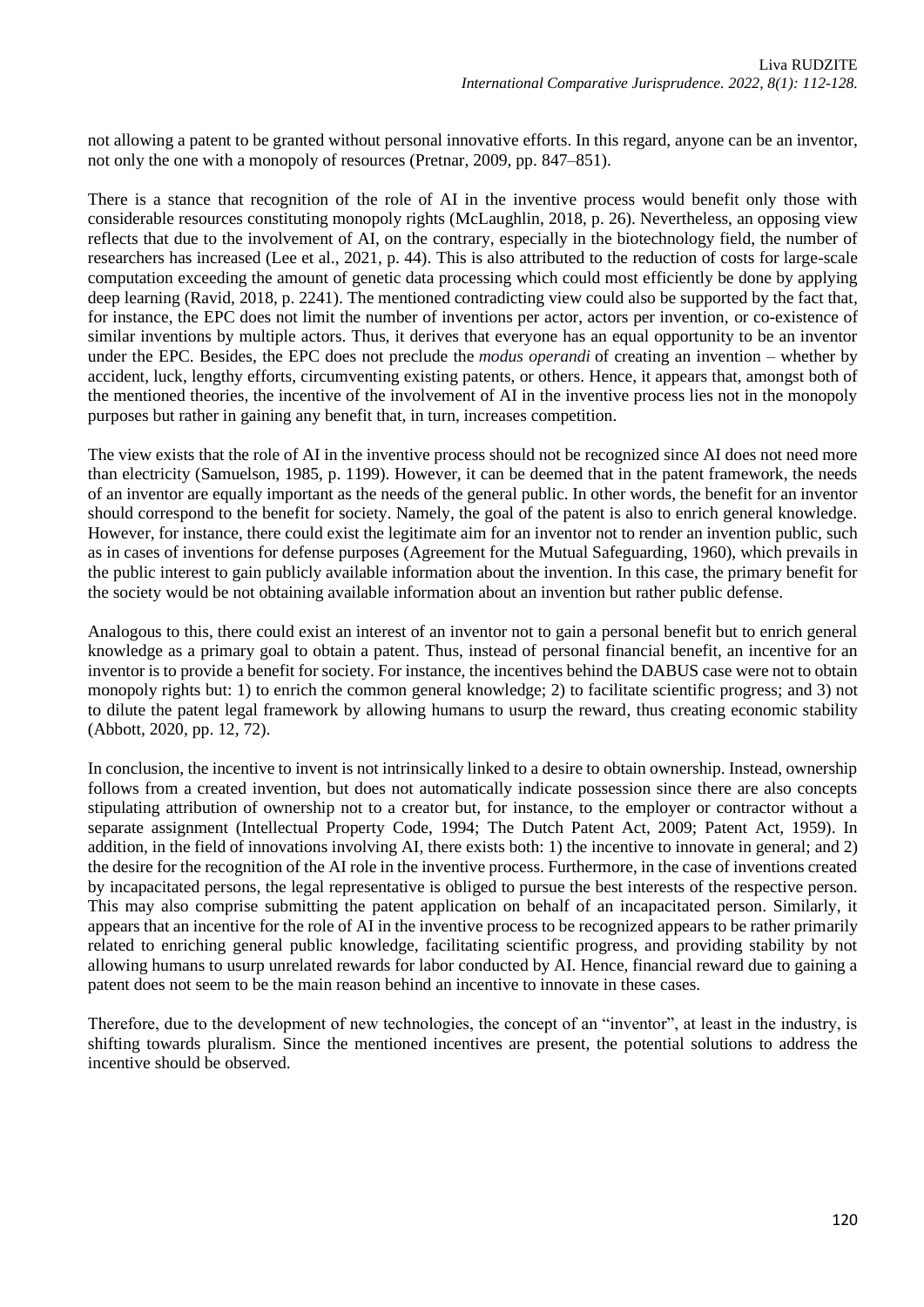# **4. Solutions to address the inventive role of AI**

### **4.1. Solutions that involve amendments to the EPC legal framework**

As outlined in previous sections, the decisions by the Board of Appeals of the EPO (hereinafter – EPO BA) in cases J 8/20 ruled that under the EPC, only a human can be an inventor mentioned in the application and that machines do not have the legal capacity to transfer rights to a human. In this regard, the mentioned decisions signalize that EPO treats AI solely as a tool under the existing EPC legal framework. Moreover, the wording by the EPO BA does not even presume that recognition of the inventive role by a subject other than a human could be compatible with the EPC. Hence, the approach by the EPO differs from its stand toward products of nature. In other words, according to Article 52(1)(a) EPC, a purely natural phenomenon is not patentable (cannot be usurped) because it lacks an innovative element or technical teaching. However, concerning inventions involving AI, the EPO does not follow a similar path allowing usurpation of creations.

Thus, it appears that unless AI reaches a singularity level, it is hardly likely that the inventive role of a machine, regardless of its legal form, would be recognized under the EPC legal framework. Thereby, none of the following approaches would be potentially recognized by the EPO: 1) *sui generis* electronic personhood for AI (EP, 2017). Nonetheless, there is opposition to the approach of AI as a legal person (presumably, in the sense of Commercial Law) by other actors in the field of AI, for instance, UNESCO (2021, p. 16); 2) personhood for AI similarly as for inanimate objects (*Sierra Club v. Morton*, 1972) for the purposes of being recognized as a "co-inventor" or "co-contributor" only in a moral sense (proposed by the author); and 3) status as a legal person for AI similar as is under the Inheritance Law (proposed by author), for instance, in Latvia (Civil Law, 1937, Provision 383), according to which an estate is a legal person that may acquire rights and assume obligations. A human acts as a legal guardian or a trustee of an estate to guarantee civil stability. *Mutatis mutandis*, the approach could embrace only the ability for AI to have the right equated with a "co-inventor" in a moral sense. A human would act as an owner of the invention based on the law without additional succession. Besides, a human would also have to act as a trustee and legal guardian for AI in other legal matters based on law.

Another approach that could be taken but most likely will not be supported by the EPO for the reasons mentioned previously would be recognition of the role of AI as a "contributor" or "co-contributor" in output generation. Germany has taken the direction of this approach in DABUS applications DE 10 2019 128 120 (*Food container*, 2020) and DE 10 2019 129 136.4 (*Devices and methods for attracting enhanced attention*, 2020) (hereinafter – applications DE 10 2019 128 120 and DE 10 2019 129 136.4). In delineating, the patent office, similarly to the EPO, stated that an "inventor" mentioned in the application could be a human. However, conversely to the EPO, the German Federal Patent Court, in a decision that is not yet publicly available, took the stance that the involvement of a computer represented by a human could be mentioned in the application (O'Neil, 2021).

Interestingly, Germany was one of the countries that took an active role in designing the concept of an "inventor" under the EPC (Article 60 E Travaux Préparatoires, 1973; Article 81 Travaux Préparatoires, 1973). However, the EPC was implemented before the emergence of AI. Thus, the fact that Germany took an approach also may signal that there is a development of pluralism in the AI role in the inventive process.

It should be noted that the German Federal Patent Court (hereinafter – GFPC), similarly to the EPO BA, dealt not with the substance of an "inventor" but with the designation of the inventor in the application (O'Neil, 2021). Nevertheless, considering discussions reflected in the travaux préparatoires (Article 60 E Travaux Préparatoires, 1973; Article 81 Travaux Préparatoires, 1973), the substance of an "inventor" under the EPC refers only to a human. Hence, the motivation of the GFPC could be to find a compromise between an incentive for the role of AI in the patent framework to be recognized and not diluting the respective legal system. However, as mentioned before, the GFPC dealt only with aspects of the formal side of an application. Considering that the GFPC also stated that an "inventor" could only be a human, the approach suggested by the GFPC that the involvement of a computer could be mentioned in the application would still not address an incentive for the role of AI in the inventive process to be recognized not only as a tool.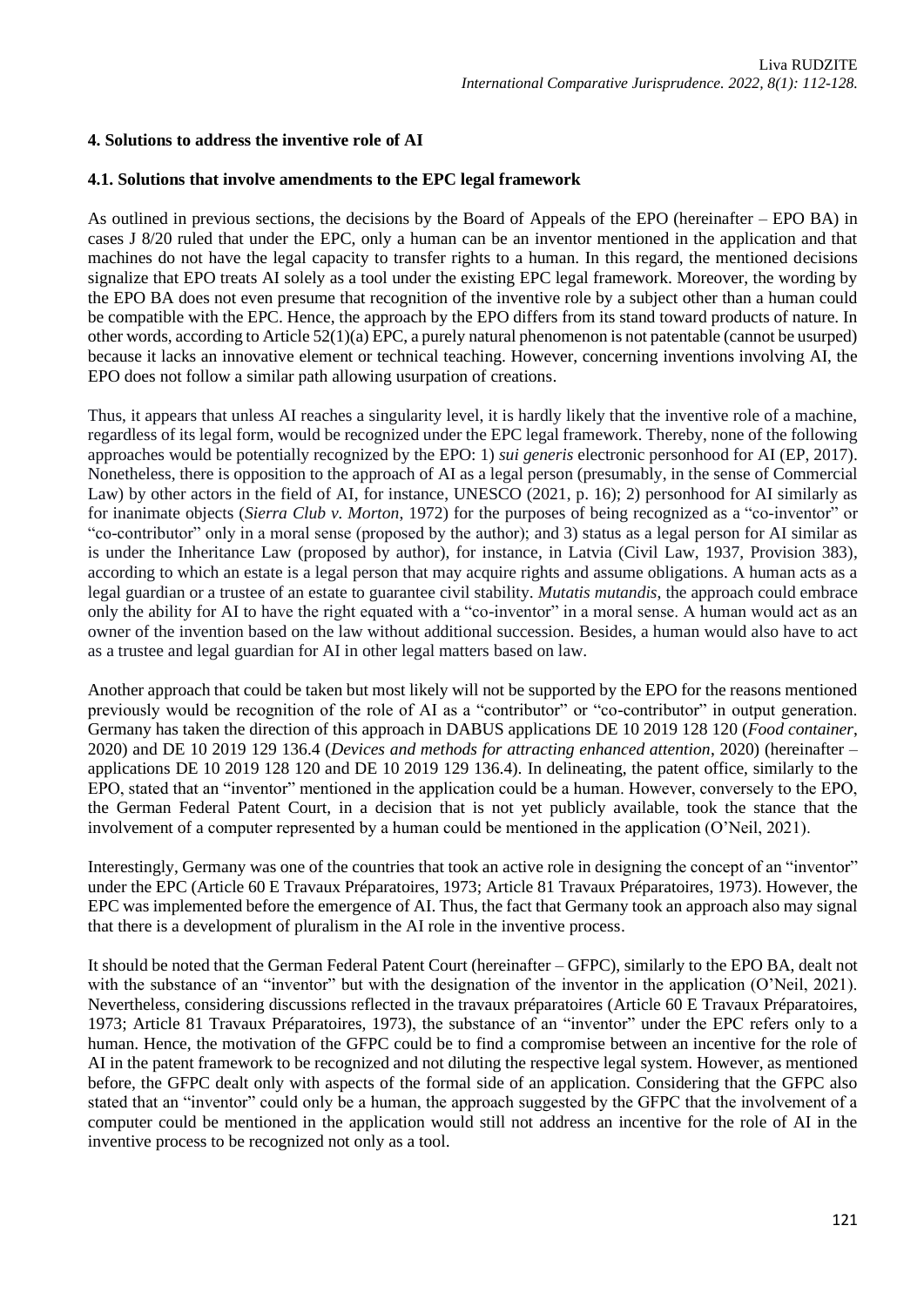Alternatively, proposals to leave the block of the designation of the inventor in the patent application blank and to mention only a legal person as an owner have been suggested (O'Neil, 2021). None of these approaches might be supported under the EPC despite the incentives. Namely, Rule 20 EPC allows an inventor to waive rights to be mentioned as an inventor. In this regard, even if a human has been partly involved in the inventive process, a waiver of rights would still not provide information on the role of AI in a particular inventive process, not addressing the incentive to innovate. Hence, the solution would not address the previously mentioned incentive to innovate.

Furthermore, the designation of a legal person as an owner would also require conceptual amendments to the EPC. In other words, the EPC, as also reflected in the travaux préparatoires (Article 60 E Travaux Préparatoires, 1973; Article 81 Travaux Préparatoires, 1973), precludes the designation of a legal person as an attributer of personal rights. Hence, conversely to countries that by law allow for an employer (Intellectual Property Code, 1994; the Dutch Patent Act, 2009; Patent Act, 1959) to be an inventor also in personal rights, the EPC does not follow a similar path. This suggestion would not correlate with the ruling by the EPO BA in cases J 8/20 and J 9/20 that a machine is not entitled under the EPC to transfer rights, including rights to apply for a patent on behalf of a machine. Thus, it appears that the EPO would hardly likely support the proposal.

Moreover, the DABUS application has also been denied in the United Kingdom (*Thaler v. The Comptroller-General of Patents, Designs And Trade Marks*, 2020) and in the United States of America (*Thaler v. Hirshfeld*, 2021), stipulating similar reasoning as the EPO BA in cases J 8/20, J 9/20. Conversely, the patent for DABUS indicated as an inventor has been granted in South Africa (DABUS, 2021, p. 255) and ruled in favor of in Australia (*Thaler v. Commissioner of Patents*, 2021).

It is worth mentioning that the Federal Court of Australia (hereinafter – FCA) initiated to interpret the term "inventor" not grammatically but as a living instrument in the present-day context to fulfill the social contract between an incentive to innovate and patent protection. The court also recognized that algorithms with such a complex architecture as the DABUS could be deemed semi-autonomous or even autonomous. Furthermore, the FCA ruled that AI can be an inventor but not an applicant or a patent grantee. It was also noted that the "derivation" of rights is not limited to "assignment" since the owner can be entitled to fruits yielded by its possession (*Thaler v. Commissioner of Patents*, 2021, pp. 124, 126, 189, 198, 226).

It derives that the judgment by the FCA follows the direction of proposals two and three outlined above – recognition of moral rights for AI as an inventor and ownership rights for a human. Simultaneously, the FCA takes an approach to the derivation of rights based on possession of AI, not based on law. In this regard, the FCA proposes an approach different from that existing under the employment relationships for possession of inventions. Instead, it seems that the path of the FCA is a mixture between property rights and intellectual property rights. The EPO BA has not followed this approach, since it enacted its ruling in cases J 8/20 and J 9/20 after the FCA.

Therefore, it appears that under the current patent framework evolves legal pluralism toward the role of AI in the inventive process. Considering that the concept of an "inventor" is a subject of the national law (European Commission Directorate-General for Communications Networks, Content and Technology, 2020, p. 9) and following the outcomes of observed DABUS patent applications, the decentralized approach to the role of AI in the inventive process prevails. Thus, it seems that the role of AI in the inventive process not only as a tool could be more likely recognized: 1) in patent systems that intend to interpret the concept of an "inventor" as a living instrument like in Australia (*Thaler v. Commissioner of Patents*, 2021); and 2) under national patents in countries that do not attribute the concept of an "inventor" solely to a natural person – for instance, Cyprus, Monaco (EPO, 2019, p. 4).

# **4.2. Certification**

Considering that most likely none of the previously mentioned approaches would be currently supported under the EPC or the concept of an "inventor" broadened, the author proposes certification as an alternative path to solutions mentioned in the former sub-section that would require conceptual amendments of the EPC for the role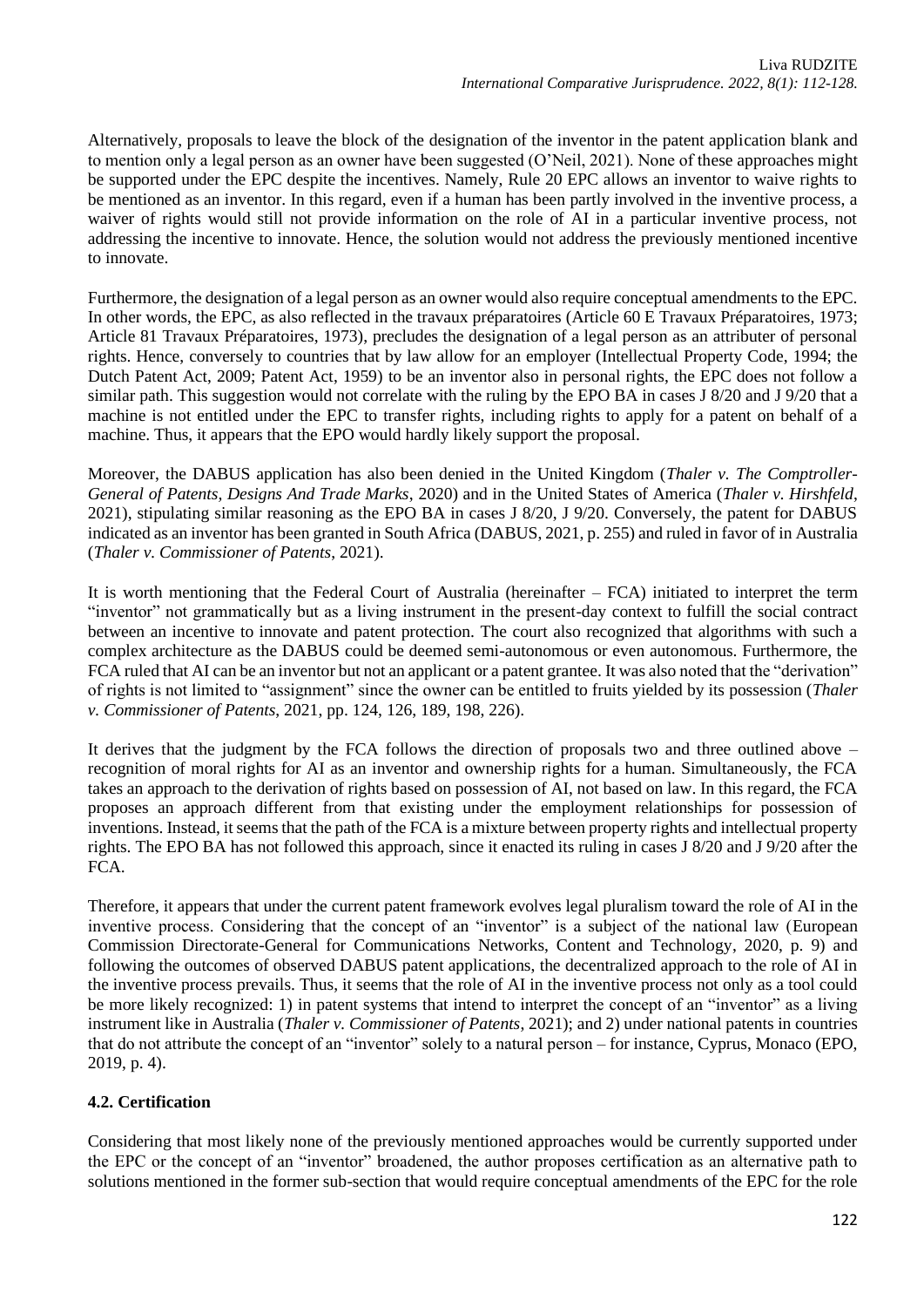of AI in the inventive process to be recognized not only as a tool. Namely, certification as a *sui generis* mechanism could be an alternative to the protection under the EPC in countries of its territorial jurisdiction. This approach could be introduced as a voluntary primary for inventions where the role of AI not only as a tool in the inventive process is desired to be recognized, but also available for other inventions involving AI if chosen.

In more detail, the certification could be introduced as *sui generis* mechanism similarly as, for instance: 1) in the electricity market (Norwig, 2020), where a certificate approves the possession of a particular amount of generated electricity by the owner (Karakosta & Petropoulou, 2021, p. 2); 2) for medical devices also comprising medical devices applying AI (EP, 2017); and 3) as suggested by the so-called AI Act (European Commission, 2021). Despite the criticism towards the specifics of the certification proposed in the AI Act (Ebers, 2021; Ebers et al., 2021, pp. 589, 595), it can be deemed that the proposal emphasizes the extraordinariness of AI from other phenomena due to which there is a necessity to introduce an AI-specific, *sui generis* legal framework.

In this regard, analogous to electricity, a certificate could *mutatis mutandis* affirm the role of AI in creating a particular invention. Simultaneously, a certificate could act as a tracking mechanism for the state-of-the-art and prior art for AI involvement in the inventive process. Thus, it could provide legal certainty on the extent of human input in the inventive process. At the same time, the certification could address the increasing incentive to innovate if the role of AI in the inventive process is recognized not only as a tool. Namely, it would be possible to alienate the certificate as other assets, depriving others of obtaining the certificate for the same invention. Additionally, it would be possible to allow others to use the certified invention in return for compensation or as gratuitous, similar to patents under the EPC. Hence, the certification would also, simultaneously, provide a financial benefit for its owners in the respective area if desired. Additionally, rendering public all the inventions to which certificates will be issued could also promote scientific development and enrich general public knowledge.

As was mentioned before, an incentive to innovate if the role of AI is recognized not only as a tool lies not primarily in a financial benefit but rather: 1) to complement the general public knowledge; 2) to improve scientific progress; and 3) to maintain economic stability or not to impair the patent legal framework by permitting natural persons to usurp undeserved reward of labor conducted by AI (Abbott, 2020, pp. 12, 72). Considering the aforementioned, certification would allow addressing all the outlined incentives. Namely, certification would not require one to settle for recognition of the role of AI in the inventive process, as would opting for protection under the EPC. Additionally, certification would also not require one to reconcile with a "covered" role of AI in the inventive process that would still not provide the complete disclosure as suggested by the GFPC (applications DE 10 2019 128 120 and DE 10 2019 129 136.4); thus, would not address the mentioned goals above. Opting for the stipulated approaches that would not allow for recognizing the true role of AI in the inventive process would instead disregard the respective, long-standing incentives to innovate (O'Neil, 2021).

Therefore, the *sui generis* certification could exist in parallel with the EPC patent legal framework, similar to the possibility of registering a utility model in many countries, for instance, Germany (World Intellectual Property Organization, n.d.). Furthermore, similarly to the utility models, choosing a certification would deprive patentability since an invention would already become state-of-the-art. However, *vice versa*, the certification would also prevent others from patenting an identical invention since the creation would already become public. Therefore, certification would not dilute the EPC but would provide economic stability by not allowing humans to usurp the undeserved reward for labor that, in reality, would be deemed conducted by AI. Certification would also provide a benefit by facilitating fair competition. Namely, certification would allow humans to "compete" with humans and AI with AI. Hence, it would entail economic stability by disclosing to the public the true role of humans and AI in the inventive process, not permitting usurpation of the reward for non-conducted labor. Thus, certification would provide a choice as to whether to reconcile with the recognition of the role of AI as not more than a tool and to apply for a patent under then EPC or to opt for certification.

Additionally, unlike the utility model, the evaluation criteria for *sui generis* certification could require equally stringent criteria of the invention as a patent under the EPC except for the possibility of recognizing the role of AI in the inventive process, not solely as a tool. The protection period or validity of a certificate could be less than for a patent depending on the extent of the role of AI in the inventive process. At the same time, certification could provide a proper and justified reward for the creative efforts of a human, not diminishing the incentive to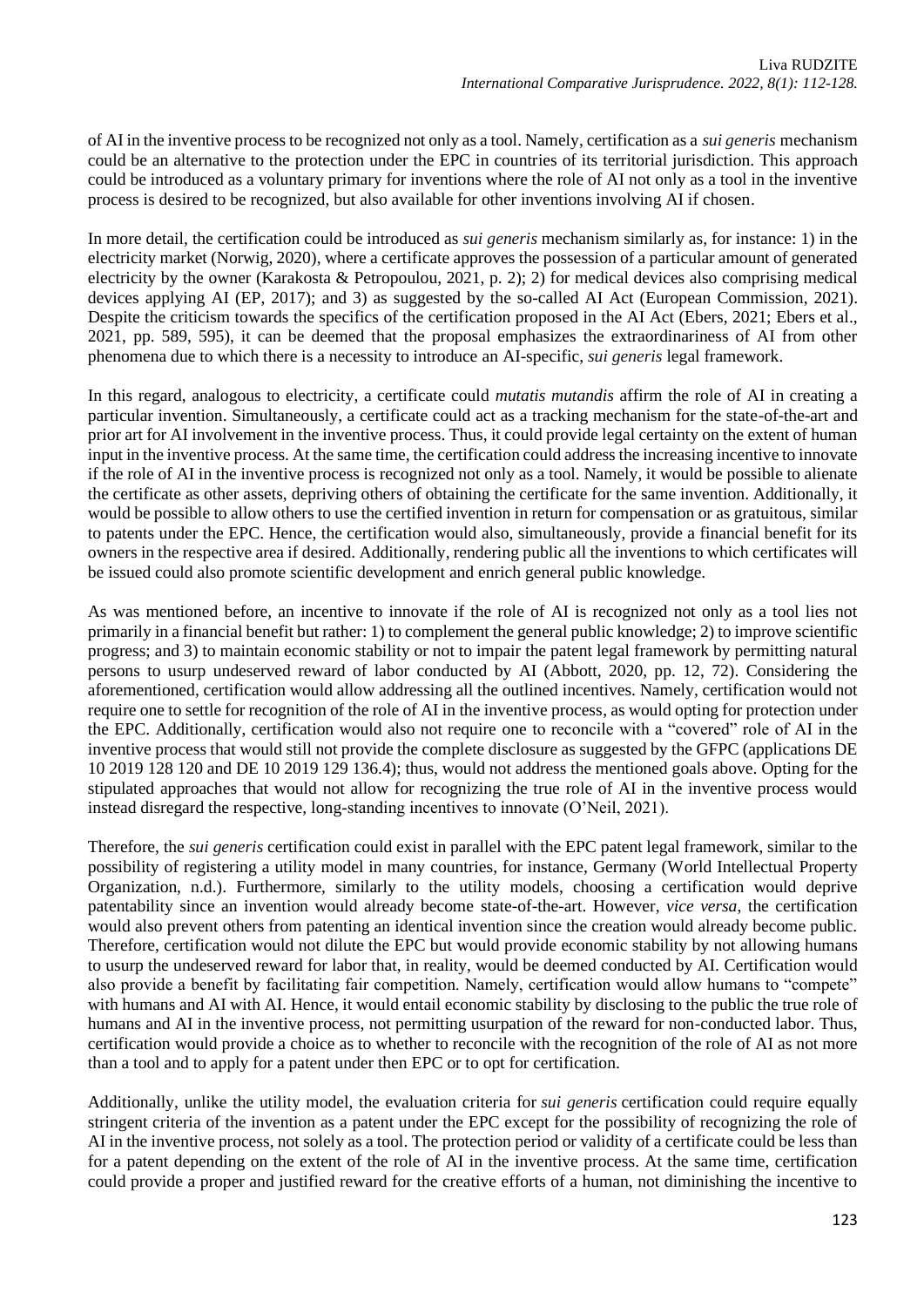innovate. The justification is that inventive activity for AI could require less effort than is required for a human. Hence, the protection time could be diminished accordingly.

In turn, the evaluation period to issue a certificate could be equal to or lower than for a patent depending on the evaluation criteria, namely, whether, for instance, the "non-obviousness" element would be equally stringent since AI will act as a "co-contributor" in the inventive process. Furthermore, certification fees could be equal to or less than for a patent depending on the designated competent authority – patent office or other – to evaluate the invention and grant a certificate. One approach could be to unify the certification proposed in the article with the certification suggested by the AI Act and performed by a legitimized body. Namely, the certification proposed in the AI Act could be a starting platform and could be adjusted to evaluate the role of AI in the inventive process. A variety of certificates could be issued depending on necessity.

The proposed certification is suggested as voluntary and not an additional, mandatory procedure, especially in fields with already existing certifications as for medical devices (Regulation (EU) 2017/745 and (EU) 2017/746). Thus, no additional, objectionable administrative onus would be imposed on the involved parties by the proposed certification. Moreover, the AI Act foresees compulsory certification for AI algorithms of a particular risk that are also intended to be placed in the market in the European Union (hereinafter– EU). Besides, many member states of the EPC (EPO, 2022) are also bound by the AI Act. Thus, a unified certification approach could save resources for all the involved stakeholders due to the ability to conduct centralized certification.

During the proposed certification, the main focus would be evaluating technical aspects of the role of AI in a particular inventive process, not examining the ethical and moral justification of the output. Nevertheless, those additional observations could be verified if desired by those that would opt for it. This option could aid in alleviating the administrative burden of undergoing multiple certifications for several purposes. In other words, it appears that the AI Act renders said regulatory framework for AI as a part of the novel public order. Hence, if the AI Act is enacted, then certain-risk algorithms intended to be placed in the market in the EU would also have to comply with the introduced moral and ethical considerations. Hence, an opportunity to undergo unified certification could relieve the onus.

Furthermore, the role of AI in the certificate would be recognized in a moral sense, mentioning it, for instance, as a "co-contributor" in the inventive process along with the respective humans. The owner and applicant for a proposed certificate would be a human. Similarly, a human would also exercise other legal matters, thus, acting as a trustee, legal guardian for AI based on law. Hence, no additional contractual assignment of rights would be required.

This approach could primarily be of interest to actors that would want to place the invention in the market in the EU and, at the same time, for the AI inventive role to be recognized not only as a tool. Nonetheless, this suggestion could also be considered for territories outside the scope of the EPC. Furthermore, a combined approach could be considered for territories with utility models.

The incorporation of certification would require both political *consensus* and also respective legal adjustments. Nevertheless, certification would not require amending the EPC. Therefore, incorporating certification would not impair the current legal framework of the EPC. Instead, certification would provide an opportunity not to hide the role of AI in the inventive process. Hence, certification would allow maintaining economic stability by providing trustworthy information on the role of AI in the inventive process. Thus, certification would not permit humans to usurp the reward of labor, in reality, conducted by AI, publicly disclosing it. In this regard, certification would facilitate the enrichment of general public knowledge since the society would obtain comprehensive information about the invention and involved actors. Thereby, certification would: provide a proper reward in cases of inventions involving AI; not deprive an incentive to innovate toward those that desire the role of AI to be recognized in the inventive process not solely as a tool; and not dilute the existing EPC legal framework.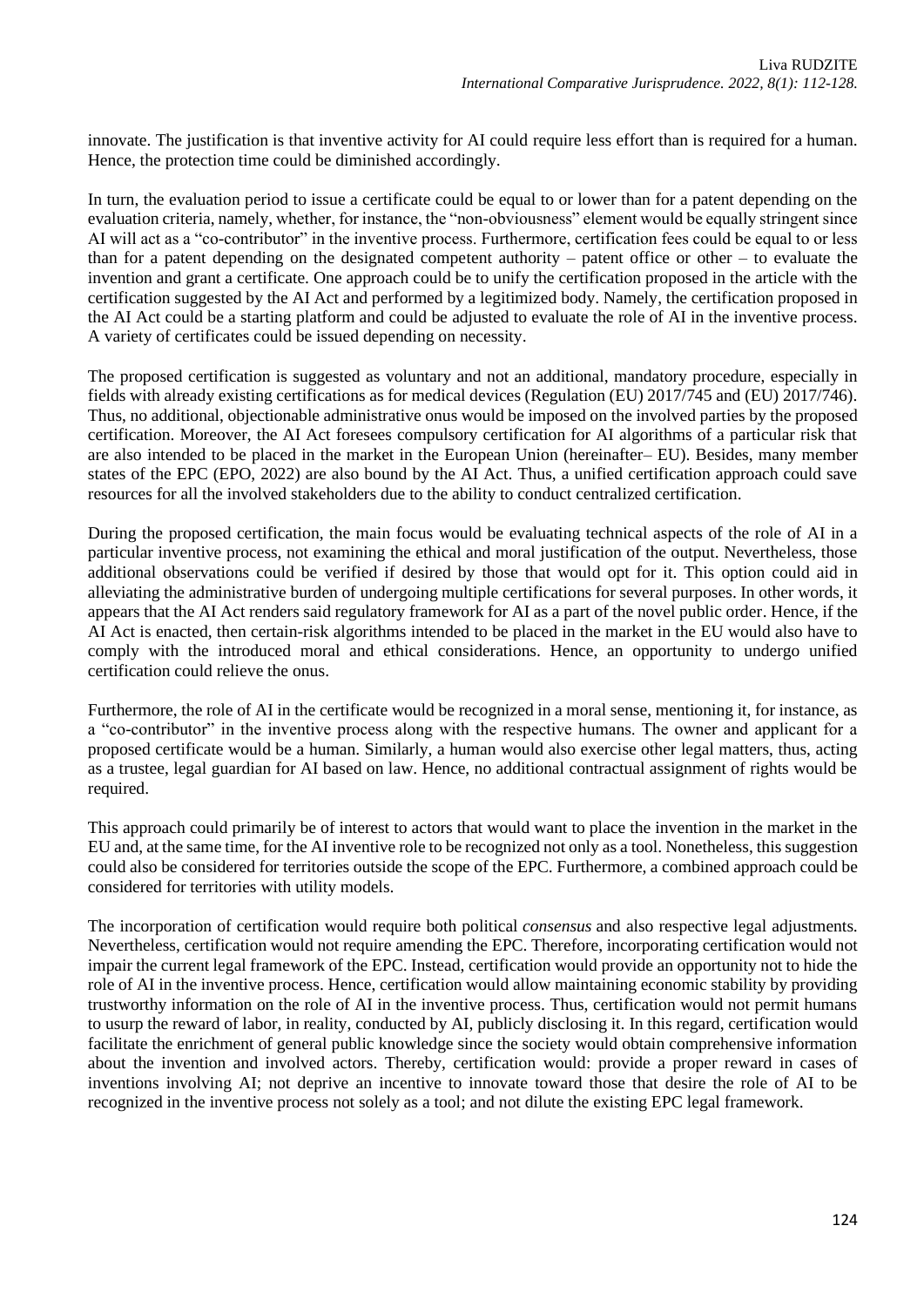# **Conclusions**

AI and its sub-field ML have a considerable capacity to improve various aspects of society. Due to increasing computation power and decreasing respective expenditures, AI and ML have numerous applications, for instance, in health care, drug discovery, and others. Consequently, augmentation of the complexity of ML models leads closer to the singularity of AI.

More and more incentives to innovate are related primarily not to gaining either monopoly rights or any benefit that aids in diminishing losses. Instead, an increasing incentive exists to enrich common general knowledge and promote economic stability by recognizing the role of AI in the inventive process beyond its use solely as a tool. In other words, usurpation of reward is not supported by labor conducted by AI by indicating a human either or also as an inventor.

Nevertheless, the EPC was designed before the emergence of AI and also incorporated labor theory, recognizing only humans with a legal capacity as inventors. The author deems that the EPC *per se* incorporates legal pluralism since even legally incapacitated humans, for example, minors, could invent without consciousness of innovative conception.

During the development process of Articles 60, 81 of the EPC, the proposal to cover legal persons under the concept of an "inventor" was not supported. The EPO BA in cases J 8/20 and J 9/20 basically reaffirmed the approach reflected in the respective travaux préparatoires. In this regard, contrary to the FCA, the EPO BA has not opted for the interpretation of the concept of an "inventor" as a living instrument in the present-day context. Based on the above, most likely, none of the following listed approaches proposed in the literature and intended for the role of AI to be recognized in the inventive process not solely as a tool under the EPC would be supported:

1) *sui generis* electronic personhood for AI; 2) in parallel with a human inventor, where the involvement of a computer represented by a human could be mentioned in the application; 3) to leave the block of the designation of the inventor in the patent application blank and to mention only a legal person as an owner; or 4) designation of a legal person as an owner.

An analogous argument is attributed for approaches that the author has added to address the role of AI in the inventive process under the EPC not only as a tool: 1) personhood for AI similarly as for inanimate objects for the purposes of being recognized as a "co-inventor" or "co-contributor" only in a moral sense; 2) status as a legal person for AI similarly as is under the Inheritance Law, for instance, in Latvia. This approach could embrace only the ability for AI to have the right equated with a "co-inventor" in a moral sense – a human would act as the owner of the invention based on the law without additional succession and as a trustee or legal guardian for AI in other legal matters based on law; and 3) recognition of AI as a "contributor" or "co-contributor" in output generation. The role of a human would be similar to that mentioned in the previous clause.

Namely, the outlined proposals would require conceptual amendments to the EPC. Nevertheless, the so-called DABUS case has reflected that the stance of the EPO is not in favor of the respective amendments. Hence, none of the listed suggestions would serve as a solution to balance an incentive to innovate if the role of AI is recognized not solely as a tool in the inventive process with the legal framework of the EPC.

Consequently, under the existing patent frameworks, the role of AI in the inventive process could be more likely recognized: a) in patent systems that intend to interpret the concept of an "inventor" as a living instrument like in Australia; and b) under national patents in countries that do not attribute the concept of an "inventor" solely to a natural person – for instance, Cyprus, Monaco.

It derives that under the current EPC legal framework, AI is, and probably will be until it reaches singularity, considered solely as a tool in the hands of a human inventor. As a remedy for recognizing the role of AI in the inventive process and addressing the respective incentive to innovate, the author proposes certification. The *sui generis* voluntary approach could exist in parallel with the EPC primarily to recognize the role of AI in the inventive process and could be available for others as well if desired. The certification suggested in the AI Act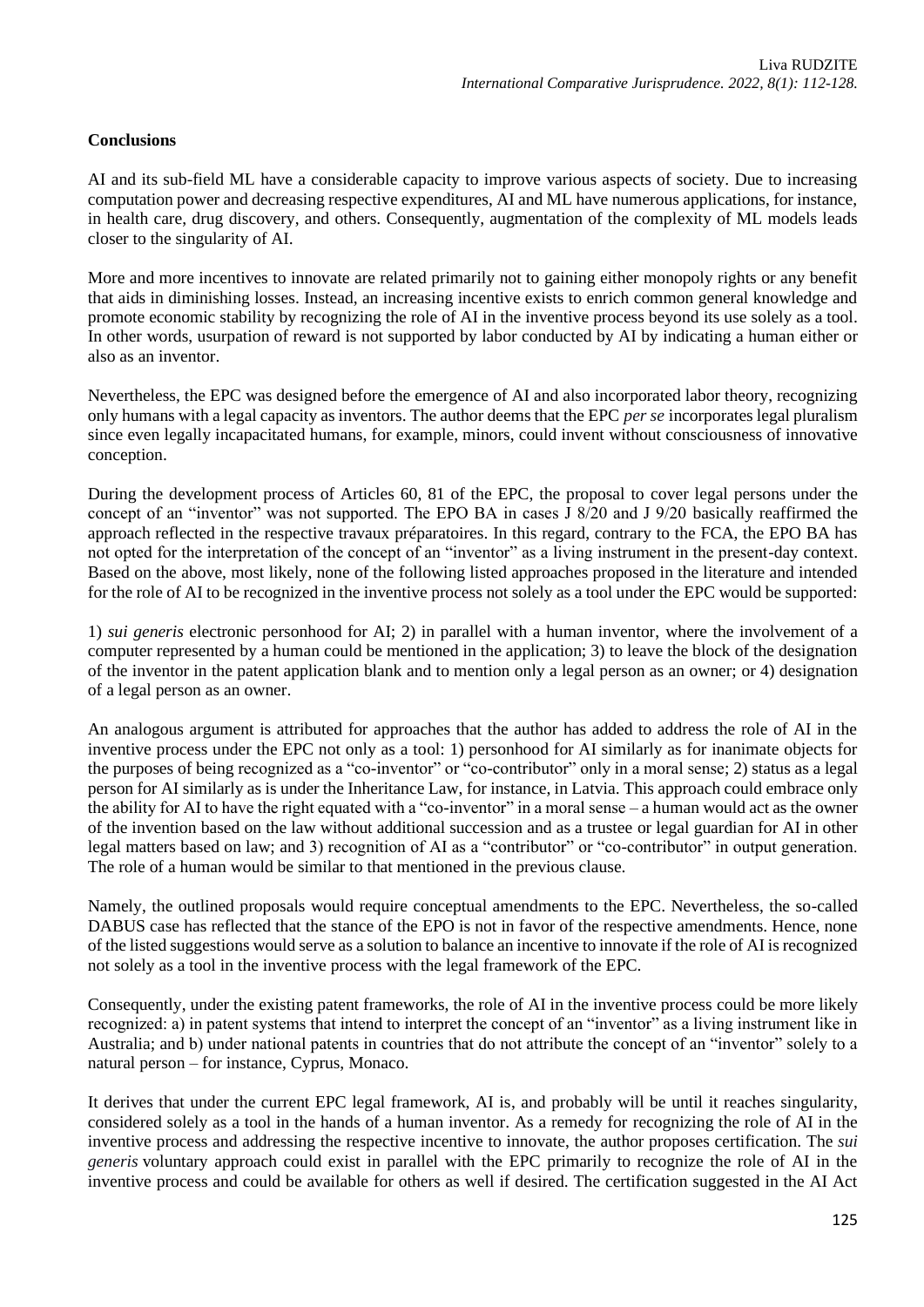could be used as a starting point to diminish administrative burden. It should be adjusted and rendered centrally, with certification as proposed in the article. Said certification could exist along with the systems of utility models, or a unified system could even be considered.

The suggested certification would require respective political choices and legal amendments. However, simultaneously, it would not dilute the EPC legal framework and would remedy an incentive to innovate if the role of AI as not only a tool in the inventive process was recognized.

#### **References**

Abbott, R. (2020). *The reasonable robot. Artificial intelligence and law*. Cambridge University Press

Agreement for the Mutual Safeguarding of Secrecy of Inventions Relating to Defense and for Which Applications for Patents Have Been<br>Made, No. 5664 (1960). *UNTS*, 394. Retrieved on May 1, 2022, from Made, No. 5664 (1960). *UNTS*, *394*. Retrieved on May 1, 2022, from https://treaties.un.org/doc/Publication/UNTS/Volume%20394/volume-394-I-5664-English.pdf

AP-1 complex, SALK INSTITUTE, European Patent Office Boards of Appeal T 0609/02 (2004). ECLI:EP:BA:2004:T060902.20041027. Retrieved on May 1, 2022, from https://www.epo.org/law-practice/case-law-appeals/recent/t020609eu1.html

Article 60 E Travaux Préparatoires (1973). European Patent Office. Retrieved on May 1, 2022, from https://www.epo.org/lawpractice/legal-texts/epc/archive/epc-1973/traveaux

Article 81 E Travaux Préparatoires (1973). European Patent Office. Retrieved on May 1, 2022, from https://www.epo.org/lawpractice/legal-texts/epc/archive/epc-1973/traveaux

Association for Molecular Pathology v. Myriad Genetics, 569 U.S. 576 (2013). Retrieved on May 1, 2022, from https://supreme.justia.com/cases/federal/us/569/576/

Brenner v. Manson, 383 U.S. 519 (1966). Retrieved on May 1, 2022, from https://supreme.justia.com/cases/federal/us/383/519/.

CARDIAC/Correction of mistake, European Patent Office Boards of Appeal J 0018/93 (1997). ECLI:EP:BA:1994:J001893.19940902. Retrieved on May 1, 2022, from https://www.epo.org/law-practice/case-law-appeals/recent/j930018ep1.html

Carlson, E. K. (2020). Artificial intelligence can invent but not patent – for now. *Engineering*, *6*(11), 1212–1213. https://doi.org/10.1016/j.eng.2020.09.003

Civil Law, Latvijas Vēstnesis, 41 (1937). Retrieved on May 1, 2022, from https://likumi.lv/ta/en/en/id/225418

Continental Paper Bag v. Eastern Paper Bag, 210 U.S. 405 (1908). Retrieved on May 1, 2022, from https://supreme.justia.com/cases/federal/us/210/405/<br>DABUS. (2021). (ZA2021/03242). Patent

DABUS. (2021). (ZA2021/03242). *Patent Journal*, *54*(7), 255. Retrieved on May 1, 2022, from https://iponline.cipc.co.za/Publications/PublishedJournals/E\_Journal\_July%202021%20Part%202.pdf

Devices and methods for attracting enhanced attention (2020). (DE 10 2019 129 136.4). Deutsches Patent- und Markenamt. Retrieved on May 1, 2022, from https://register.dpma.de/DPMAregister/pat/register?AKZ=1020191291364

Devices and methods for attracting enhanced attention, European Patent Office Boards of Appeal J0009/20 (2021). Retrieved on May 1, 2022, from https://register.epo.org/application?lng=en&number=EP18275174

Drahos, P. (2016). *A philosophy of intellectual property*. Australian National University eText. Retrieved from https://pressfiles.anu.edu.au/downloads/press/n1902/pdf/book.pdf

Ebers, M. (2021). Standardizing AI – The case of the European Commission's proposal for an Artificial Intelligence Act. In L. A. DiMatteo, C. Poncibò,niversità degli Studi di Torino, Italy, Michel Cannarsa (eds.), *The Cambridge Handbook of Artificial Intelligence: Global Perspectives on Law and Ethics*, forthcoming. Advance online publication retrieved from https://papers.ssrn.com/sol3/papers.cfm?abstract\_id=3900378

Ebers, M., Hoch, V. R. S., Rosenkranz, F., Ruschemeier, H., & Steinrötter B. (2021). The European Commission's proposal for an Artificial Intelligence Act – A critical assessment by members of the Robotics and AI Law Society (RAILS). *J*, *4*(4), 589–603. https://doi.org/10.3390/j4040043

Eco, U. (1986). *Art and beauty in the Middle Ages*. New Haven: Yale University Press

European Commission. (2021). Proposal for a Regulation of the European Parliament and of the Council laying down harmonised rules on artificial intelligence (Artificial Intelligence Act) and amending certain union legislative acts. COM (2021) 206 final. Retrieved from https://eur-lex.europa.eu/legal-content/EN/TXT/?uri=CELEX%3A52021PC0206

European Commission Directorate-General for Communications Networks, Content and Technology. (2020). *Trends and developments in artificial intelligence: Challenges to the Intellectual Property Rights Framework: Final report*. Publication Office of the European Union. Retrieved from https://op.europa.eu/en/publication-detail/-/publication/394345a1-2ecf-11eb-b27b-01aa75ed71a1/language-en

European Parliament. (2017). European Parliament resolution of 16 February 2017 with recommendations to the Commission on Civil Law Rules on Robotics (2015/2103(INL)). Retrieved on May 1, 2022, from https://www.europarl.europa.eu/doceo/document/TA-8-2017- 0051\_EN.html

European Parliament. (2019). *Report on a comprehensive European industrial policy on artificial intelligence and robotics (2018/2088(INI))*. Retrieved on May 1, 2022, from https://www.europarl.europa.eu/doceo/document/A-8-2019-0019\_EN.html

European Patent Office. (2019). Legal aspects of patenting inventions involving artificial intelligence (AI). Summary of feedback by EPC contracting states. Retrieved on May 1, 2022, from http://documents.epo.org

European Patent Office. (2020, January 28). EPO publishes grounds for its decision to refuse two patent applications naming a machine *as inventor* [Press release]. Retrieved from https://www.epo.org/news-events/news/2020/20200128.html.

European Patent Office. (2021). *Inventorship of AI Inventions.* Artificial Intelligence. Last updated May 1, 2022, retrieved from https://www.epo.org/news-events/in-focus/ict/artificial-intelligence.html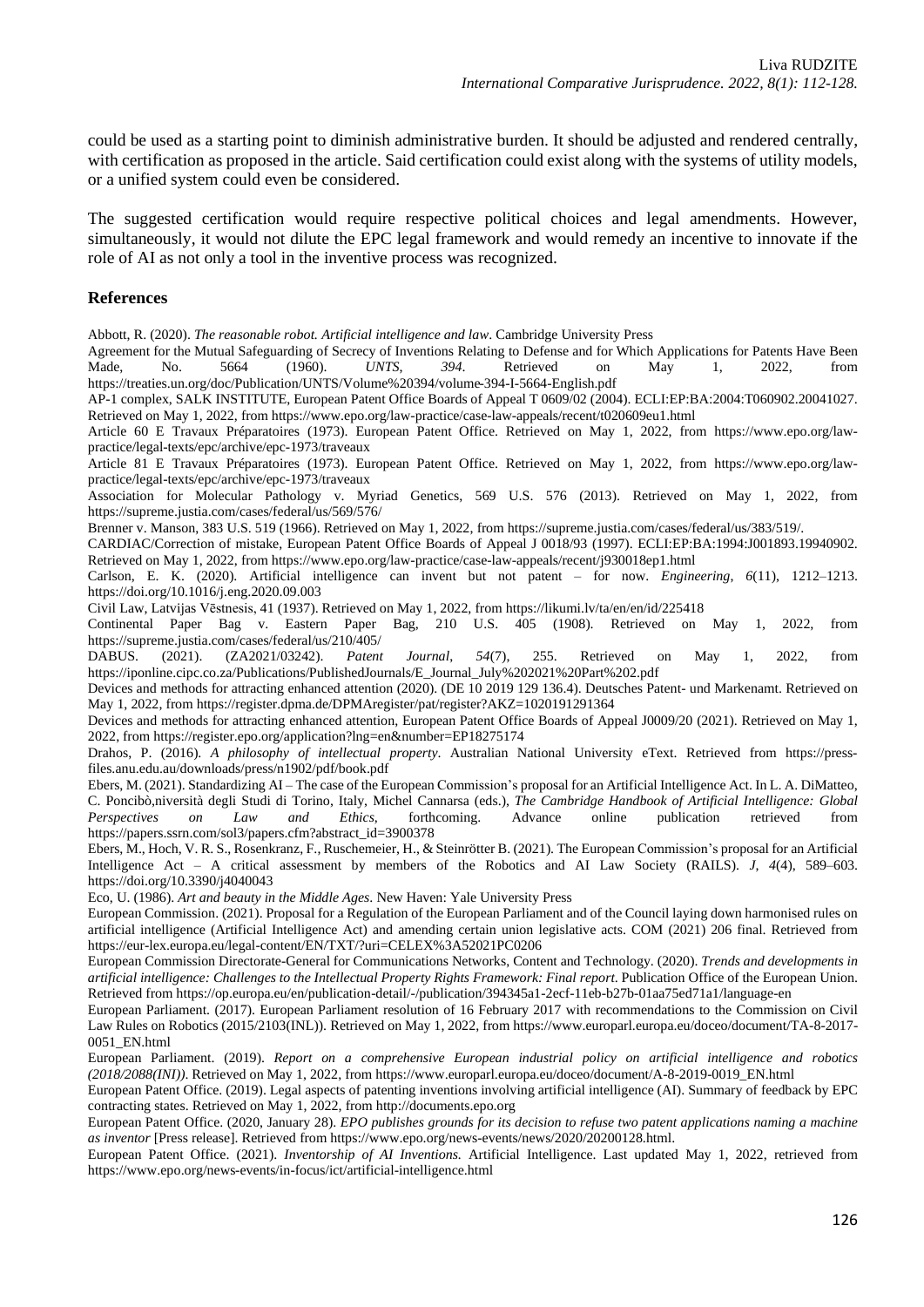European Patent Office. (2022). Member states of the European Patent Organisation. Retrieved on May 1, 2022, from https://www.epo.org/about-us/foundation/member-states.html

Feldmann, C., & Bajorath, J. (2020). Compounds with multitarget activity: structure-based analysis and machine learning. *Future Drug Discovery*, *2*(3), 1–2. https://doi.org/10.4155/fdd-2020-0014

Food container (2020). (DE 10 2019 128 120). Deutsches Patent- und Markenamt. Retrieved on May 1, 2022, from https://register.dpma.de/DPMAregister/pat/register?AKZ=1020191281202

Food container, European Patent Office Boards of Appeal J0008/20 (2021). Retrieved on May 1, 2022, from https://register.epo.org/application?lng=en&number=EP18275163

Haedicke, M., & Timmann, H. (2014). *Patent law: A handbook on European and German patent law*. München: Verlag C. H. Beck.

Hughes J. (1988). The philosophy of intellectual property. *The Georgetown Law Journal*, 77. Retrieved on 1 May, 2002, from https://cyber.harvard.edu/IPCoop/88hugh.html

Implementing Regulations to the Convention on the Grant of European Patents of 5 October 1973, 17th ed., (2020). Retrieved on May 1, 2022, from https://www.epo.org/law-practice/legal-texts/html/epc/2020/e/EPC\_reg\_20200701\_en\_20201208.pdf

Intellectual Property Code, No. 94-102 (1994). Retrieved on May 1, 2022, from https://www.wipo.int/edocs/lexdocs/laws/en/fr/fr467en.pdf Karakosta, Q., & Petropoulou, D. (2021). *The electricity market: Renewables targets, Tradeable Green Certificates and electricity trade*. http://dx.doi.org/10.2139/ssrn.3828184

Kim, D. (2020). 'AI-generated inventions': Time to get the record straight? *GRUR International*, *69*(5), 443–456. https://doi.org/10.1093/grurint/ikaa061

Kim, D., Alber, M., Kwok, M. W., Mitrovič, J., Ramirez-Atencia, C., Rodríguez Pérez, J. A., & Zille, H. (2022). Clarifying assumptions about artificial intelligence before revolutionising patent law. *GRUR International*, *71*(4), 295–321. https://doi.org/10.1093/grurint/ikab174 Koza, J. R. (2010). Human-competitive results produced by genetic programming. *Genetic Programming and Evolvable Machines*, *11*, 251–284. https://doi.org/10.1007/s10710-010-9112-3

Koza, J. R., Keane, M. A., Streeter, M.J., Mydlowec, W., Yu,J., & Lanza, G. (2003). *Genetic programming IV: Routine human-competitive machine intelligence* (1st ed.). Kluwer Academic Publishers.

Lalli, G., Schott, J. M., Hardy, J., & De Strooper, B. (2021). Aducanumab: A new phase in therapeutic development for Alzheimer's disease? *EMBO Molecular Medicine*, *13*(8), e14781. https://doi.org/10.15252/emmm.202114781

Lee, J. A., Hilty, R. M., & Liu, K. C. (Eds.). (2021). *Artificial intelligence & intellectual property*. Oxford University Press.

Locke, J. (Ed.). (1980). *Second Treatise of Government* (1st ed.). Hackett Publishing Company

Maini, V., & Sabri, S. (2017). *Machine learning for humans*. Retrieved on May 1, 2022, from https://everythingcomputerscience.com/books/Machine%20Learning%20for%20Humans.pdf

Mazer v. Stein, 347 U.S. 201 (1954). Retrieved on May 1, 2022, from https://supreme.justia.com/cases/federal/us/347/201

McLaughlin, M. (2018). *Computer-generated inventions*. http://dx.doi.org/10.2139/ssrn.3097822

Mueller, J. M. (2006). *Aspen Treatise for Patent Law* (6th ed.). Wolters Kluwer.

Muir, I., Brandi-Dohrn, M., & Gruber, S. (1999). *European patent law. Law and procedure under the EPC and PCT*. Oxford University Press.

Norwig, P. (2020, December 9). Bridging AI's trust gaps, fireside chat 'Responsible AI' [Panel discussion]. Reuters Events Virtual Forum Momentum "Overcome Global Challenges and Build a Better Future through Technology". Retrieved on May 1, 2022, from https://reutersevents.com/events/momentum/content-thank-you.php

O'Neil, R. (2021, December 2). German DABUS ruling could plot road to AI inventorship. *Managing IP*. Retrieved on May 1, 2022, from https://www.managingip.com/article/b1vq10wwqkj4pb/german-dabus-ruling-could-plot-road-to-ai-inventorship

Patent Act, 121 (1959). Retrieved on May 1, 2022, from https://www.wipo.int/edocs/lexdocs/laws/en/jp/jp206en

Patents Act, 18 d. No. I-372 (1994). *Valstybės žinios*, 1994-01-28, No. 8-120. Retrieved on May 1, 2022, from https://eseimas.lrs.lt/portal/legalAct/lt/TAD/TAIS.5705/asr

Patents Act, RT I 1994, 25, 406 (1994). Retrieved on May 1, 2022, from https://www.riigiteataja.ee/en/eli/511112013016/consolide

Patent Law (2007). *Latvijas Vēstnesis*, 34, 27.02.2007. Retrieved on May 1, 2022, from https://likumi.lv/ta/en/en/id/153574

Pila, J., & Torremans, P. (2019). *European intellectual property law* (2nd ed.). Oxford University Press

Pretnar, B. (2009). Patents and economic incentive to invent. In Pyrmont, W. P. W., Adelman, M. J., Brauneis, R., Drexl, J., & Nack, R. (Eds.), Patents and technological progress in a globalized world. MPI studies on intellectual property, competition and tax law, Vol. 6 (pp 841–852). Springer. https://doi.org/10.1007/978-3-540-88743-0\_58

Regulation (EU) 2017/745 of the European Parliament and of the Council of 5 April 2017 on medical devices, amending Directive 2001/83/EC, Regulation (EC) No 178/2002 and Regulation (EC) No 1223/2009 and repealing Council Directives 90/385/EEC and 93/42/EEC (2017). OJ L 117, 5.5.2017, pp. 1–175. http://data.europa.eu/eli/reg/2017/745/oj

Regulation (EU) 2017/746 of the European Parliament and of the Council of 5 April 2017 on in vitro diagnostic medical devices and repealing Directive 98/79/EC and Commission Decision 2010/227/EU (2017). OJ L 117, 5.5.2017, pp. 176–332. http://data.europa.eu/eli/reg/2017/746/oj

Rutter, M. (2006). *Genes and behavior: Nature-nurture interplay explained*. Blackwell Publishing.

Samuelson, P. (1985). Allocating ownership rights in computer-generated works. *University of Pittsburg Law Review*, *47*(1185), 1985– 1228. Retrieved on May 1, 2022, from https://lawcat.berkeley.edu/record/1112407

Sevahula, R. K., Au-Yeung, W. M., Singh, J. P., Heist, K. Isselbacher, E. M., & Armoundas, A.A. (2020). State-of-the-art machine learning techniques aiming to improve patient outcomes pertaining to the cardiovascular system. *Journal of the American Health Association*, *9*(4), e013924. https://doi.org/10.1161/JAHA.119.013924

Shemtov, N. (2019). *A study on inventorship in inventions involving AI activity* [Report]. Retrieved on May 1, 2022, from https://www.ml4patents.com/blog-posts/a-study-on-inventorship-in-inventions-involving-ai-activity-commissioned-by-the-europeanpatent-office

Sierra Club v. Morton, 405 U.S. 727 (1972). Retrieved on May 1, 2022, from https://supreme.justia.com/cases/federal/us/405/727/